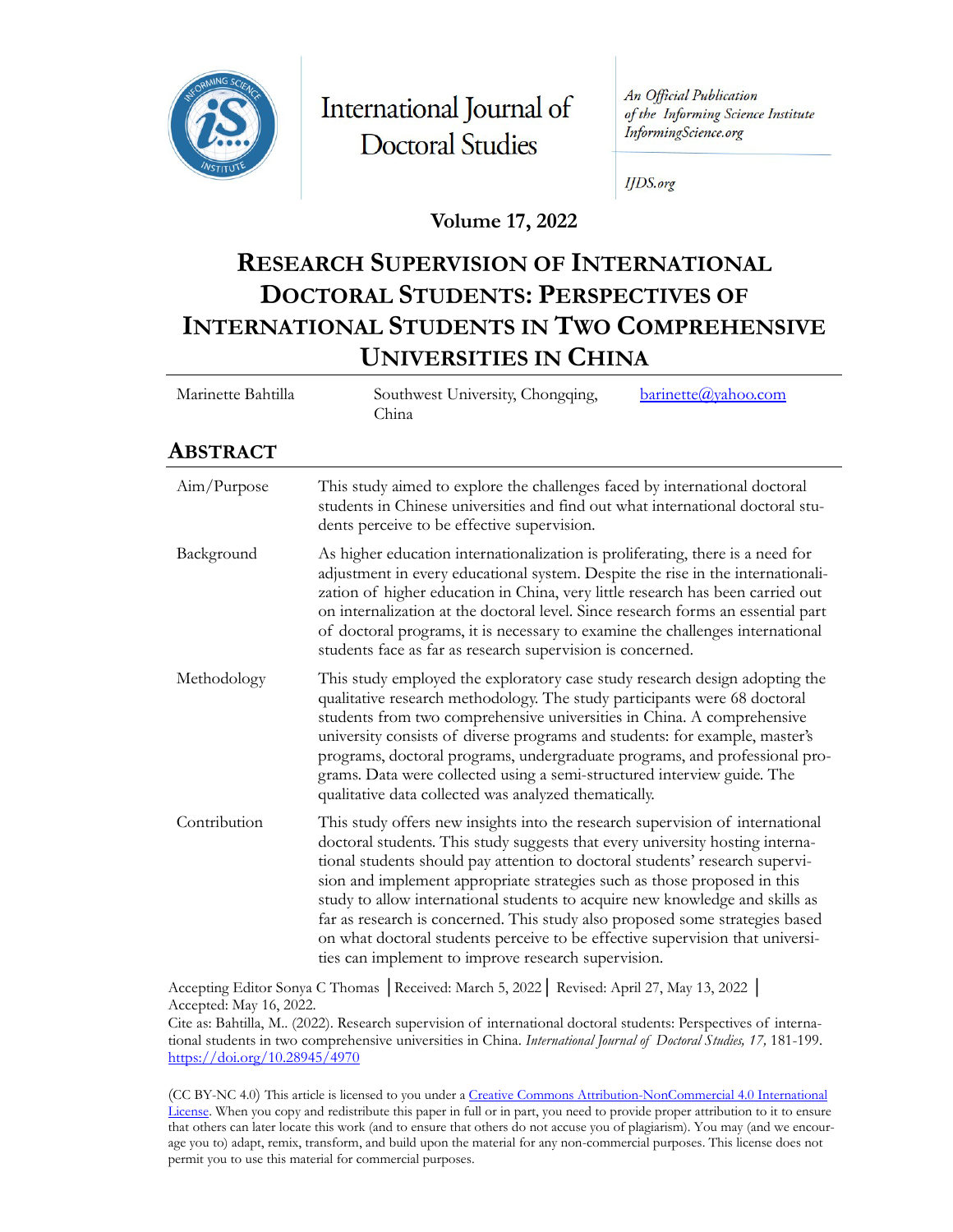| Findings                             | The study found that international doctoral students faced many challenges<br>regarding research supervision. These challenges are language barriers, inef-<br>fective communication with supervisors, insufficient time to discuss with su-<br>pervisors, cultural differences and adapting to a new environment, depres-<br>sion, and forcing students to change research topics. Moreover, this study<br>found that the following strategies can be implemented to improve research<br>supervision of international students: considering student's research interests<br>when assigning them to supervisors, the need for a specific time to meet with<br>supervisors, providing or directing students where to get research materials,<br>in-service training for research supervisors, and evaluating and modifying cri-<br>teria for selecting supervisors. |
|--------------------------------------|--------------------------------------------------------------------------------------------------------------------------------------------------------------------------------------------------------------------------------------------------------------------------------------------------------------------------------------------------------------------------------------------------------------------------------------------------------------------------------------------------------------------------------------------------------------------------------------------------------------------------------------------------------------------------------------------------------------------------------------------------------------------------------------------------------------------------------------------------------------------|
| Recommendations<br>for Practitioners | University administrators can establish informal research supervision learning<br>communities that can enable supervisors from different universities to share<br>cross-cultural supervision ideas and learn from one another. Moreover, it is<br>necessary for supervisors to guide and direct students both in academics and<br>social life to help them overcome depression; isolation, and adapt to a new<br>environment.                                                                                                                                                                                                                                                                                                                                                                                                                                      |
| Recommendations<br>for Researchers   | This study was limited to two universities, and the participants were interna-<br>tional doctoral students in English-taught programs. However, the situation<br>may differ with international doctoral students in Chinese-taught programs.<br>As a result, the researchers suggest that another study should be carried out<br>focusing on international doctoral students in Chinese taught programs; their<br>experiences may differ.                                                                                                                                                                                                                                                                                                                                                                                                                          |
| Impact on Society                    | Doctoral students are significant contributors to the research productivity of<br>an institution. It is, therefore, necessary to ensure that they acquire sustaina-<br>ble research skills to solve the complex problems affecting the education sec-<br>tor and society at large.                                                                                                                                                                                                                                                                                                                                                                                                                                                                                                                                                                                 |
| Future Research                      | It is vital to explore international doctoral supervision in other disciplines as<br>well as universities.                                                                                                                                                                                                                                                                                                                                                                                                                                                                                                                                                                                                                                                                                                                                                         |
| Keywords                             | international doctoral supervision, improving research supervision, interna-<br>tionalization of higher education research supervisors, research challenges,<br>international education                                                                                                                                                                                                                                                                                                                                                                                                                                                                                                                                                                                                                                                                            |

## **BACKGROUND OF THE STUDY**

## INTERNATIONAL EDUCATION IN CHINA

Internationalization of higher education is seen as a possible remedy to address the globalization of societies, cultures, economies, and labor markets (Altbach, 2004; Altbach & Knight, 2007; Vander-Wende, 2007). As a result of this, international student recruitment is one of the major strategies used by many nations to meet globalization's needs (Ding, 2016; W. Ma & Yue, 2015; Urban & Palmer; 2014). China's massive recruitment of international students is a national strategy to boost its soft power (Kuroda, 2014). The recruitment of international students in China is based on diplomatic issues rather than educational or economic reasons (Wen, 2014; Wen et al., 2018).

There are over 492,185 international students in China, and most are in non-degree programs (Gao & Liu, 2020). The increasing number of international students in China is due to its fast economic growth (Jiani, 2016; L. Wang & Byram, 2018). Doctoral students constitute just about 8.6% of international students in China (J. Ma & Zhao, 2018). Compared with Germany, France, and Japan, China offers fewer English programs due to inadequate lecturers eligible to teach in English (J. Ma & Zhao,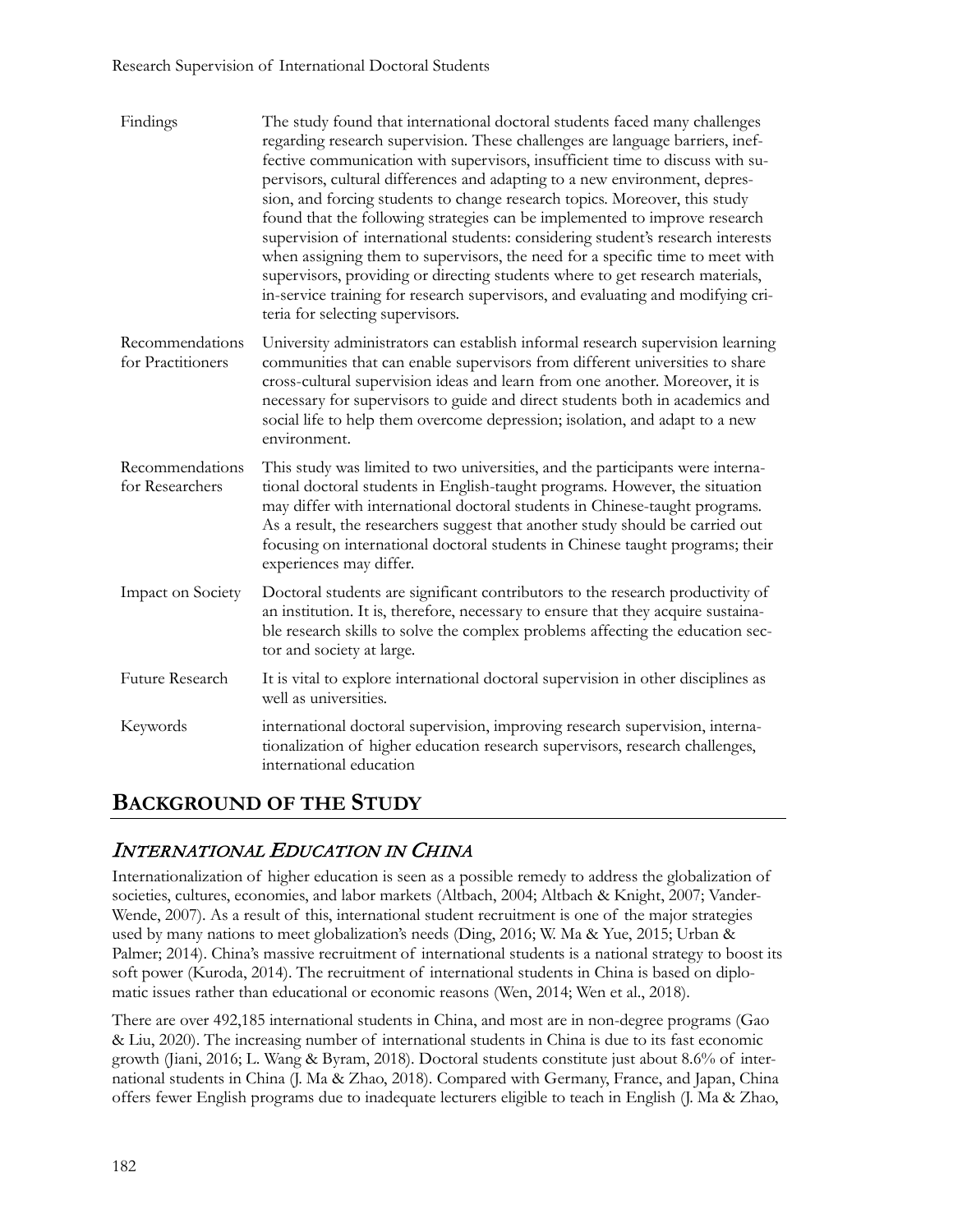2018). W. Ma and Yue (2015) found out that internationalization in Chinese universities varies across disciplines, with economics, management, and education at the top. However, despite the limitations, over the past years, China has recorded considerable achievement as far as internationalization of higher education is concerned, which has led to the current transformation of the Chinese education system to compete with other nations (Gao & Liu, 2020; Yang, 2020; Yang, 2014).

China is striving to be the biggest host country for international students in Asia and a major study destination in the world (Kuroda, 2014; J. Ma & Zhao, 2018; Pan, 2013). However, it is good to note that China still has much to do to attain its aspirations of creating world-class universities as far as internationalization of higher education is concerned (Ding, 2016; Huang, 2003; Rui, 2014). For example, with regard to research supervision, Larbi and Fu (2016) found out that the language barrier hinders effective supervision and the inclusion of international students in research projects in Chinese universities. This reveals that much still needs to be done as far as the internationalization of higher education in China is concerned. International students in China face difficulties accessing English resources, limited interactions with faculty members, and problems adjusting to a new sociocultural environment (Wen et al., 2018). To ensure that international students gain the necessary skills and experience, involving international students in research projects is crucial to their future careers as independent researchers (Manathunga, 2017; Stubb et al., 2014). In modern society, doctoral students are expected to engage in related employment outside of academics, which requires a different experience than the traditional doctorate (A. Lee, 2008; L. Wang & Bryam, 2018). Doctoral students need to gain sustainable knowledge and skills by engaging in work-related activities in industries, educational institutions, and companies to gain the necessary experience needed to acquire a job after graduation (A. Lee, 2008; L. Wang & Bryam, 2018).

International doctoral students in English-taught programs studying in China are required to take courses; after completing the course work, they are expected to defend research proposals followed by pre-defense and then the actual defense. However, in some universities, international students are expected to pass comprehensive exams before the pre-defense. The comprehensive assessment entails a summary of what the students have achieved with their one year of study. International education started in China with the study of the Chinese language, and as a result of this, a majority of international students in China are studying the Chinese language. Due to the increasing number of international doctoral students studying in China, there is a need to explore their perceptions and challenges regarding research supervision. To ensure effective research supervision of international students, understanding the challenges they face is very important.

### STATEMENT OF THE PROBLEM

Despite the rise in the internationalization of higher education in China, very little research has been carried out on internalization at the doctoral level; moreover, very little is known about these students' difficulties and challenges (L. Wang & Byram 2018; Wen et al., 2018). Since research forms an essential part of doctoral programs, it is necessary to examine the challenges international students face regarding research supervision. The supervision process or the writing of a thesis forms an essential part of doctoral programs (Bastalich, 2015). Since international students are from different social and cultural backgrounds, they may face challenges during the supervision process. Due to the above reasons, this study aims to give an insight into international students' research supervision by exploring the challenges international doctoral students face as far as research supervision is concerned and proposing strategies to overcome these challenges. It is important to note that international students contribute to universities' success, primarily through research (Due et al., 2015). Therefore, this study's objective was to find out the challenges faced by international doctoral students during the supervision process and to find out what international doctoral students perceive to be effective supervision. Two research questions guided the study: What challenges do international doctoral students face during the supervision process? What do international doctoral students perceive to be effective supervision?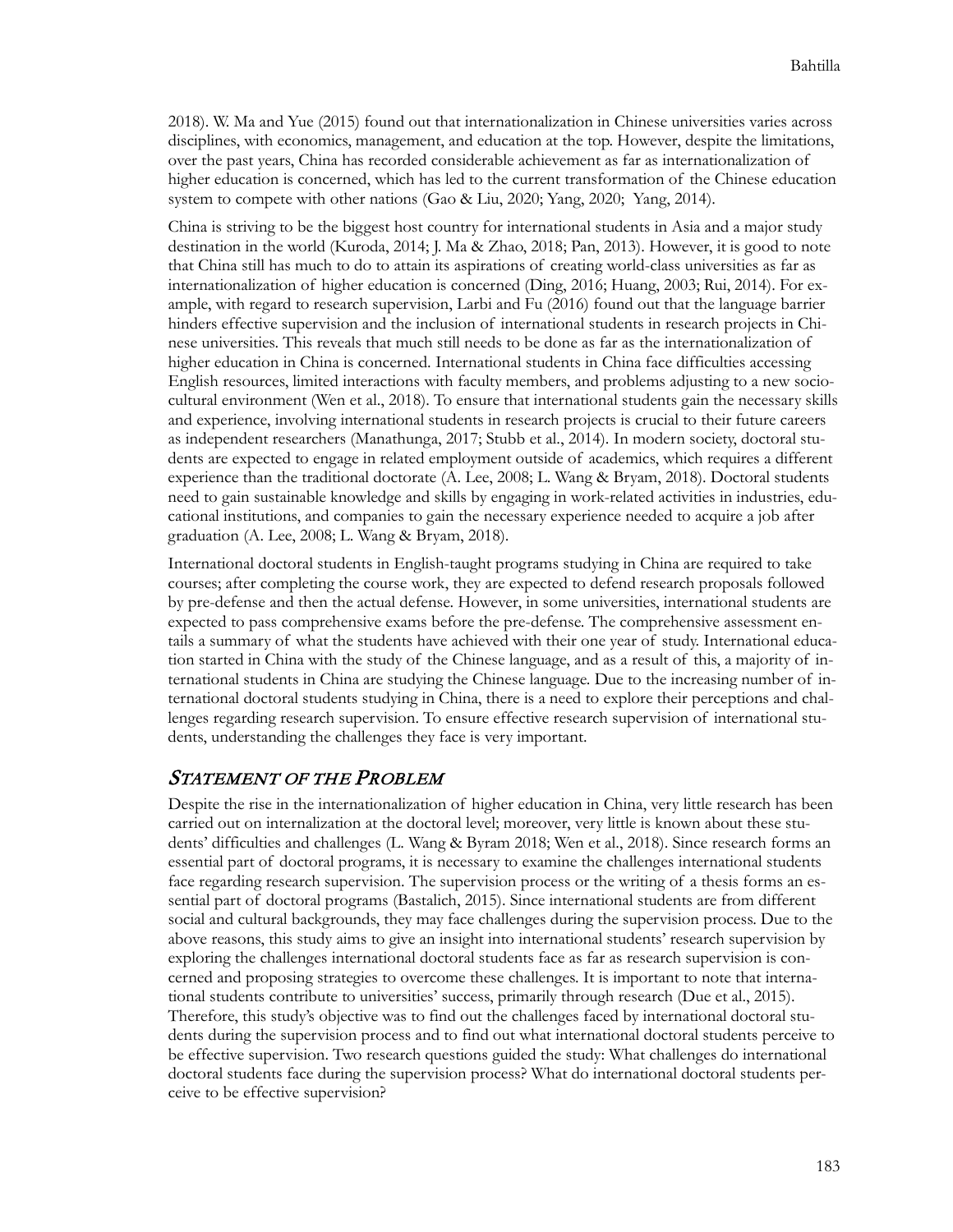## **LITERATURE REVIEW**

### RESEARCH SUPERVISION

Research supervisors have many roles to play as far as the supervision process is concerned. Supervisors are expected to be experts in students' research areas and to possess the necessary knowledge, skills, attitude, and experience to monitor students' progress (Abigail & Hill, 2015; González-Ocampo & Castelló, 2019; Gube et al., 2017; Halse & Malfroy, 2010). Research supervision has a high impact on doctoral students' development (González-Ocampo & Castelló, 2019). The relationship between supervisors and supervisees is crucial to the students' success (Akerlind & McAlpine, 2015). Supervision practices determine timely program completion, satisfaction with the experience of doctoral studies, and general well-being of doctoral students (Ives & Rowley, 2005; Kreber et al., 2021)

Lindsay (2015) found that supervisors' support is crucial when writing a dissertation. Research supervisors are responsible for shaping doctoral students' career identity and guiding doctoral students to become independent researchers (Foot et al., 2014). It is the supervisors' responsibility to provide the time and support to develop students' research skills (Heath, 2002; Lubbe et al., 2005; Stubb et al., 2014; T. Wang & Li, 2008). Supervisors need to act as role models that students can emulate. Unfortunately, the supervisor and the supervisees' relationship is not always positive (Gill & Bernard, 2008; Hattie & Timperley, 2007). Over 50% of students who enroll in postgraduate studies do not complete their studies at all (Erichsen & Bolliger, 2011; Rodwell & Neumann 2008; Schinke & da Costa 2001). This might be due to the failure of supervisors to carry out their roles effectively. Effective supervision is critical to successful postgraduate research. Many supervisors do not understand that research supervision is a teaching-learning process (Bruce & Stoodley, 2013; A. Lee, 2008). This might be one of the reasons why students face difficulties. There is a need to provide professional development programs for academics involved in postgraduate students' supervision (Akerlind & McAlpine, 2015; Cryer & Mertens, 2003; Heath, 2002). According to Manathunga (2017), to ensure effective supervision of international doctoral students, there is a need to consider the transcultural supervision approach (time, place, and cultural knowledge) to create learning experiences for both the supervisor and the supervisees. Also, L. Wang and Bryam (2018) stated that supervisors and supervisees coming together to promote academic and social development could improve international students' research supervision.

Many universities aim to become world-class universities in terms of international education; however, very little is known about international students' problems during the research supervision process and how to solve these problems (L. Wang & Byram, 2018). Students need their supervisors' support and expertise to enhance their research skills and produce high-quality theses (Foot et al.; 2014; L. Wang & Byram, 2018). Supervisors' expertise is one of the main factors determining the contribution supervisors will make to a student's dissertation (Abigail & Hill, 2015; Gube et al., 2017). Supervisors are expected to prepare students for a research career by monitoring their publications, grant writing, and providing opportunities for networking (Manathunga, 2017). The conflict between supervisors and international students often results from the following: lack of time, excessive control by the supervisor, poor oral and written English skills, discrimination based on cultural background, lack of respect, lack of openness or honesty, and gender-based discrimination (Akerlind, & McAlpine, 2015; Erichsen & Bolliger, 2011; Halse, & Malfroy, 2010; Heath, 2002; Ives & Rowley, 2005). International students face difficulties adjusting to the new environment, cultures, and values; the integration of international students with local students' may facilitate cultural adjustment (Wen et al., 2017). Cultural differences may hinder effective supervision (Manathunga, 2017; Townsend & Lee, 2004). International students often face challenges concerning language, isolation, cultural adaptation, limited peer relationships, and challenges in establishing a positive relationship with their supervision (Due et al., 2015; Elliot et al., 2016; J. Lee & Rice, 2007)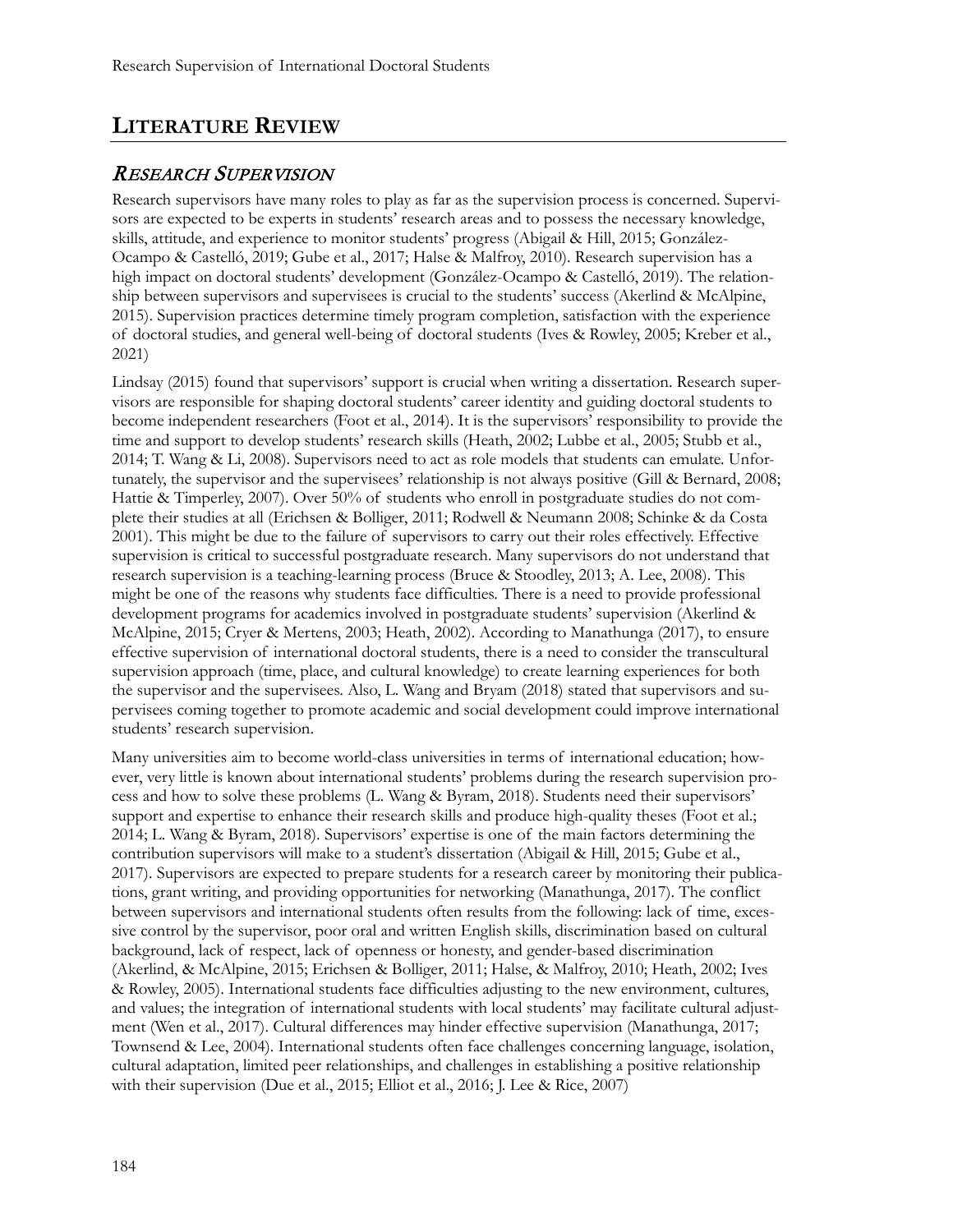International students who have a cordial relationship with their supervisors are more likely to experience little or no stress and minimal psychological and physical problems (Andrade, 2006). A qualitative study carried out in Australia by Due et al. (2015) reveals that all the participants were satisfied with their supervisors. This shows that research supervision practices vary from one context to another. A positive relationship between supervisors and international students is meaningful because international students face many challenges with little social support to solve them (Rajapaksa & Dundes, 2002: Trice, 2003; T. Wang & Li, 2011). International students are faced with linguistic, educational, and cultural background differences which may influence learning (Larbi & Fu, 2016; Robinson-Pant, 2009). International students' challenges in their host institutions differ from those in their home countries (Andrade, 2006; Tomich et al., 2000; Willis & Kennedy, 2004). These challenges may affect the supervision process. Research supervisors are better positioned to assist international students in overcoming these challenges.

It is common for international students to experience high isolation levels in their academic and social lives (Due et al., 2015; Erichsen & Bolliger, 2011; Wen et al., 2018). This isolation may result from cultural differences and language barriers (Sawir et al., 2007). One of the duties of research supervisors is to introduce international students to social networks and encourage them to engage in the researchers' local community (Bartram, 2007; Montgomery & McDowell, 2009; L. Wang & Byram, 2018). Appropriate educational practices help international students fulfill their educational goals, have positive experiences, and help the host countries compete with other nations (Erichsen & Bolliger 2011). International students have different expectations and desires from their host institutions (Due et al., 2015), meaning that host institutions need to consider differences among learners. Effective communication and quality feedback in doctoral programs are critical to completing a dissertation. However, due to cultural differences and language barriers, communication between supervisors and students may not be effective, which is detrimental to successful thesis writing. The language barrier may cause misunderstanding among people from different countries (Baron & Dapaz, 2001; Ives & Rowley, 2005).

As higher education internationalization snowballs, there is a need for adjustment in every educational system (Ding, 2016; Gao & Liu, 2020). Many higher education institutions aspiring to become world-class renowned institutions in internationalization have been thinking of internationalizing the curriculum and adjusting teaching methods, instructional materials, and assessment strategies to suit diverse learners' needs (Bahtilla & Oben, 2021; Gao & Liu, 2020). Therefore, it is pertinent to point out that adjustment in research supervision practices to meet students' needs from different social and cultural backgrounds is also crucial. Host universities must ensure that international students are well equipped with innovative knowledge and skills in research to compete with other universities as far as internationalization of higher education is concerned (Urban & Palmer, 2014; Wen et al., 2017). There is a need for nations aspiring to attract more international students to improve their pedagogy and research quality (Larbi, & Fu, 2016). While there are many studies about the challenges Chinese students face abroad, very little research has been carried out on the challenges faced by international doctoral students studying in China (Bahtilla &Oben, 2021; L. Wang & Byram, 2018; Wen, 2014). This study aimed to fill the gap

### **RESEARCH METHOD**

### RESEARCH DESIGN

This study employed the exploratory case study research design adopting the qualitative methodology. The study adopted a multiple-case approach, which is the case of two universities in China. According to Stake (2010), a qualitative case study enables researchers to gain insights into a particular phenomenon from those directly involved. It allows researchers to collect and analyze qualitative data to describe a phenomenon in a real-life context. The qualitative case study research design is most appropriate for this study because it gives participants the chance to express their opinion in their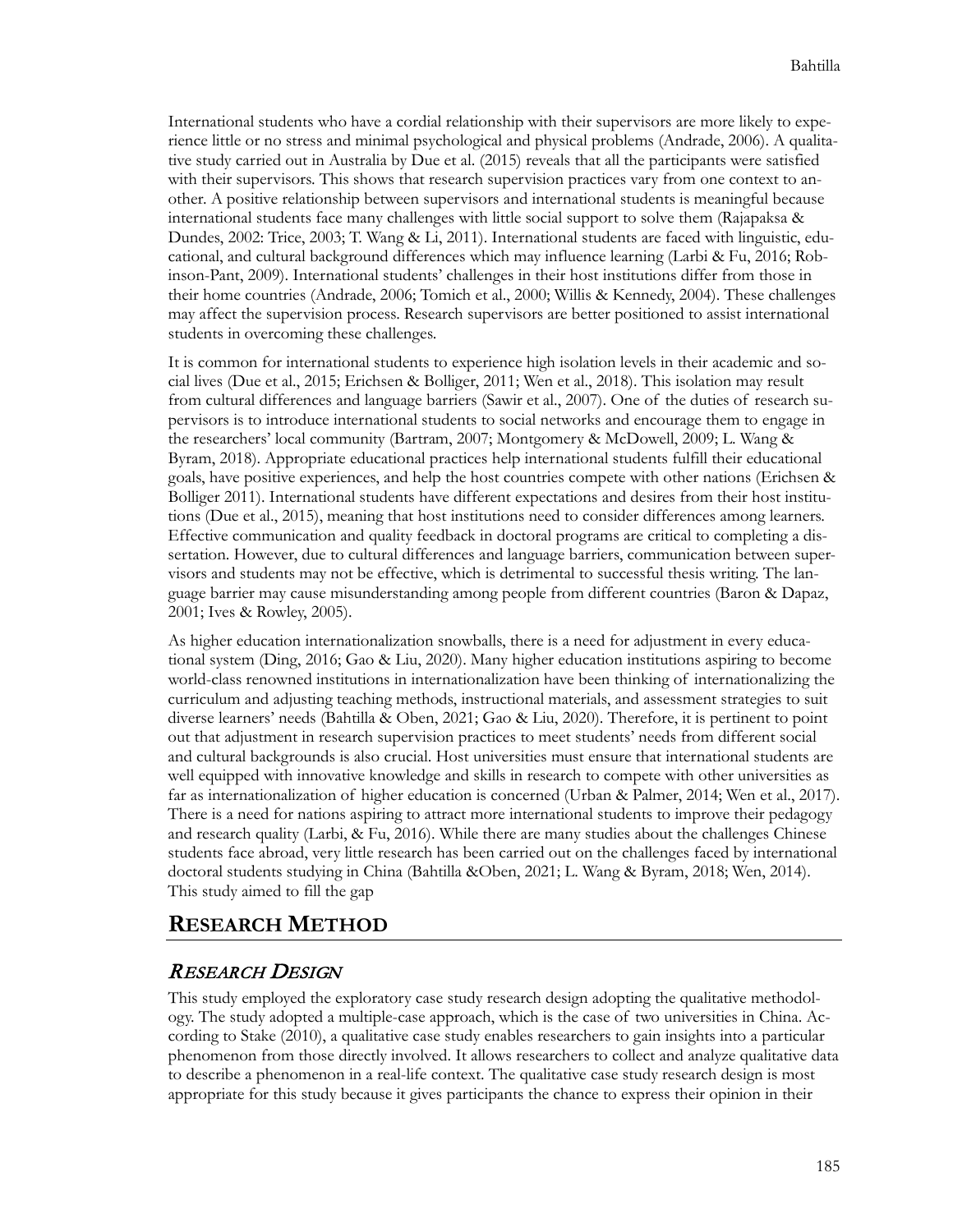own words rather than choosing from a set of fixed items. Furthermore, the qualitative case study research design is suitable for this study because it can give the researcher new insights into the research supervision of international doctoral students. In addition, the qualitative approach is more suitable for this study because it allows the researcher to explore a practical phenomenon in a particular context (Creswell & Plano Clark, 2011). According to Creswell (2012), the qualitative research approach gives the researcher the chance to analyze and describe a research problem. The multiplecase approach was adopted to explore international students' challenges during the supervision process in Chinese universities. Two comprehensive universities from Western and Central China were purposefully selected. These two regions were purposely chosen because they are within the reach of the researcher. China has attracted many international students' compared to other Asian countries (Rui, 2014; Yang, 2020).

### **PARTICIPANTS**

The study population consisted of international doctoral students enrolled in English taught programs from two comprehensive universities in China. A comprehensive university is characterized by diverse programs and students. The purposive sampling technique was used; only students who have been writing their thesis for one year and above participated in the study. The study participants were 68 international doctoral students from Social Sciences, 38 females and 30 males, with 34 participants from each university. The participants were from Asia, Africa, Europe, South America, and North America. It is also important to point out that most participants were from Asian and African countries; however, they were all fluent in English. Most international students in Chinese universities are from developing countries (L. Wang & Bryam, 2018; Wen, et al. 2018). The participants were all from English-taught programs, and they were not fluent in the Chinese language (Mandarin). Some participants were self-sponsored, while some were recipients of Chinese government scholarships.

## DATA COLLECTION

A semi-structured interview guide was used for data collection. The semi-structured interview guide was most appropriate for this study because it allows the researcher to ask follow-up questions and probe for additional information. Moreover, detailed information about personal feelings and perceptions was easily obtained through an interview. All the interviews were carried out in English. Some of the interview questions included the following: What do you perceive as effective supervision? What can be done to improve the research supervision of doctoral students? What types of problems have you encountered during the supervision process? The participants were free to ask questions, and the interviewer used probes to get additional information from the participants. Each interview took about 40 to 60 minutes. The interviews were conducted face-to-face and by phone; participants that the researcher could not interview face-to-face due to the Coronavirus pandemic were interviewed by phone. All the interviews were recorded and transcribed. Ethical guidelines were followed to ensure the confidentiality of the participants. The researcher explained the study's objectives to the participants and their rights. Participation was voluntary. To ensure the research's validity and reliability, the researcher gave two professors to review it. Moreover, two universities were selected, which makes the insights reliable.

### DATA ANALYSIS

Data collected was analyzed thematically; the analysis was guided by Creswell's (2012) six steps of analyzing qualitative data. After collecting the data, the researcher went through the qualitative data several times, organizing, transcribing, and making notes. During the transcription, keywords were written that helped in coding to ensure that the data was complete and accurate. The transcriptions were read several times to make sure that they were accurate. After the transcription, the data was coded, putting similar codes into categories that helped generate themes. During coding, the researcher read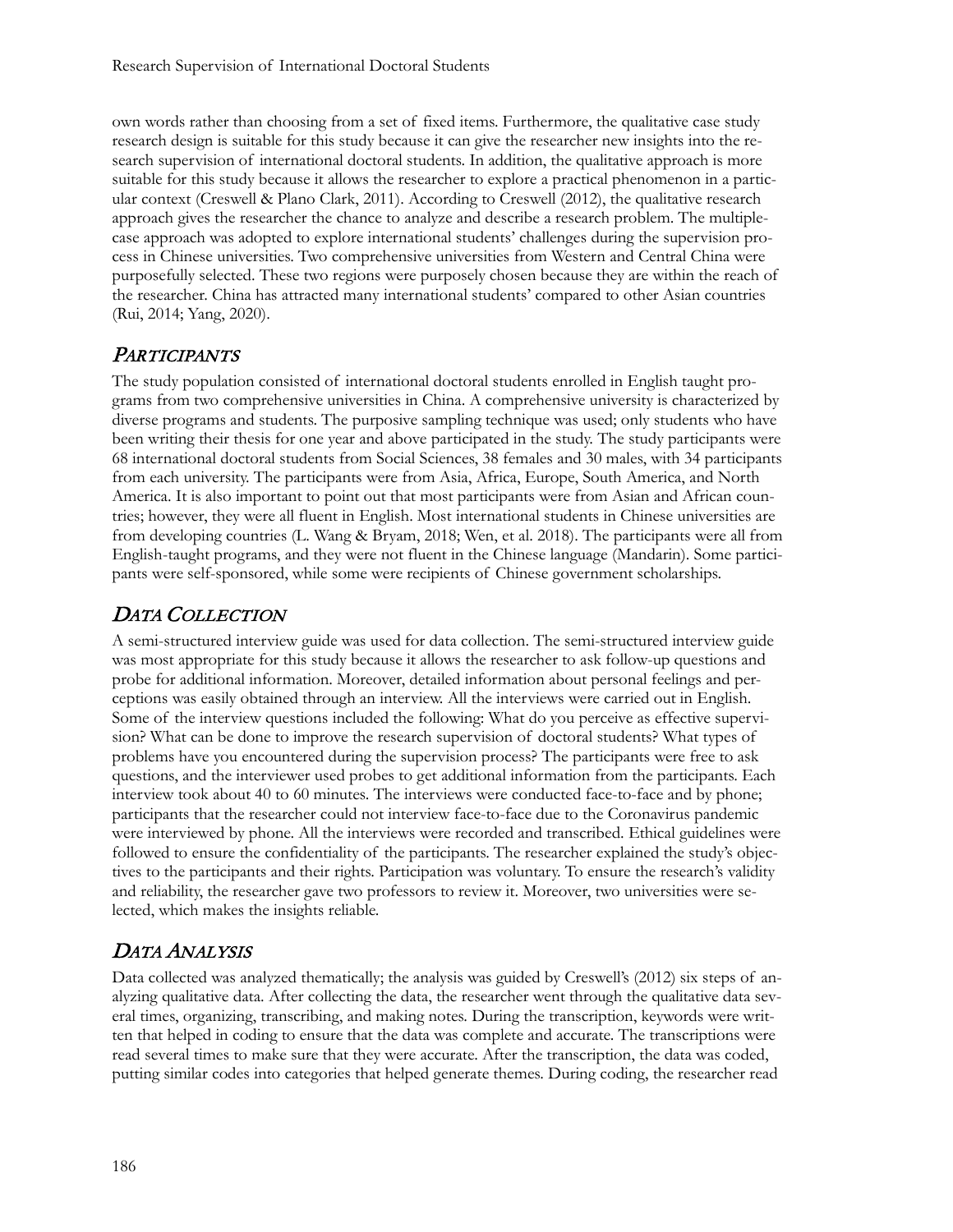through text data, divided the text into segments of information, labeled the segments of the information with codes, reduced overlap and redundancy of codes, and then collapsed codes into themes.

## **FINDINGS**

This section discusses international doctoral students' challenges and strategies to enhance international doctoral supervision. The research questions guide the presentation of the findings. Quotations are assigned using the following acronyms (Doctoral student  $# 1, 2, 3, ...$ )

## CHALLENGES FACED BY INTERNATIONAL DOCTORAL STUDENTS DURING THE SUPERVISION PROCESS

#### **Insufficient time to discuss with supervisors**

A majority of supervisors do not have time to discuss with their supervisees. A majority of the participants ( $N=45$ ) revealed that they do not meet with their supervisors as often as they want, which affects their dissertation progress. Most supervisors do not create time to communicate with their supervisees leading to late feedback, which slows down the supervision process. Some supervisors are too busy with teaching and administrative duties, and, as such, they do not have time to meet with their supervisees and discuss research. Some supervisors travel abroad during the supervision period leading to insufficient time to discuss with their supervisees. The following quotes illustrate these points.

*My supervisor is too busy with teaching and administrative duties; he does not create time to discuss my research; I have been texting him for three months now without any reply, I feel frustrated*. (Doctoral student #  $12$ )

*My supervisor do not have time to read my work properly; my supervisor traveled for more than one year. We could not discuss as often as I wanted; unfortunately, the faculty could not give me another supervisor*. (Doctoral student  $# 56$ 

### **The language barrier and ineffective communication**

The study found that a majority of supervisors are not proficient in English, which limits interactions with students. Effective communication is very vital in research supervision. A majority of the students (N= 49) revealed that their supervisors could not effectively communicate in English, making the supervision process difficult. It is always good for supervisors to include students in their research projects, but most often it is not possible in English-taught programs in China because most of the supervisor's research projects are in Chinese. Students express their difficulties in discussing their research ideas with their supervisors effectively. Due to some supervisors' inability to effectively communicate in English, they assign their supervisees to work with other lecturers. These are some sentiments from some interviewees.

*My supervisor is not fluent in English, so our interaction is limited; he is also so busy to discuss with me his English proficiency is 3/10; however, he assigns me to another supervisor whose English is better.* (Doctoral student # 34)

*Language has been a big challenge for me because I cannot speak Chinese, and sometimes It is hard to communicate not only with my supervisor but also with Chinese students.* (Doctoral student # 58)

*Language is a problem. My supervisor can not involve me in her research projects because they are in Chinese, and I can not speak Chinese.* (Doctoral student # 31)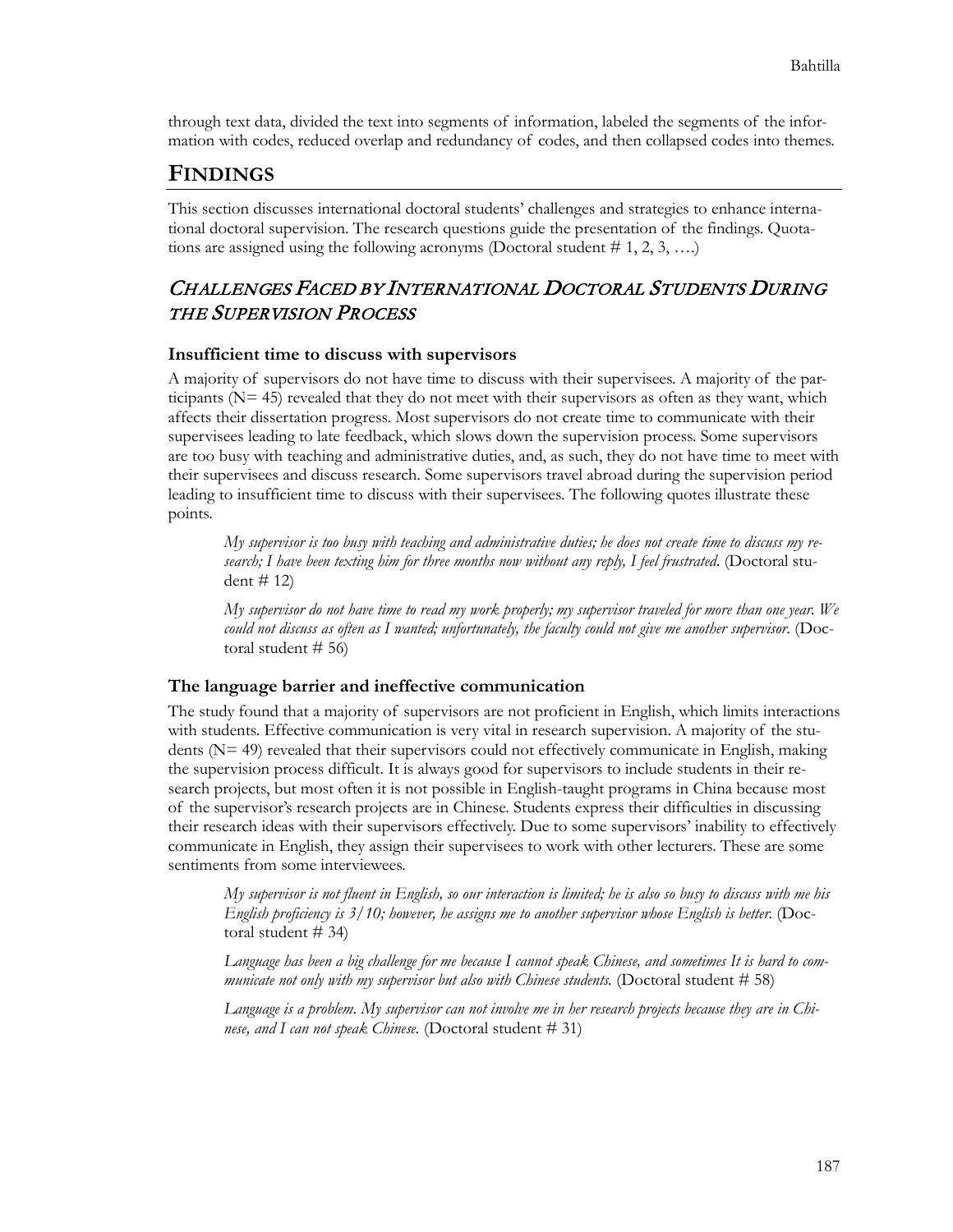#### **Cultural differences and adapting to a new environment**

A majority of international students  $(N= 51)$  faced some difficulties in adapting to a new environment and working with supervisors with different cultural backgrounds and supervision styles. International students have different experiences as far as the supervision process is concerned. They are from different cultural backgrounds with different educational systems. The way they were supervised back home is different from how they are supervised abroad because each institution or supervisor has a different supervision approach. Students express their frustration about adapting to a new country, new culture, and new supervision approach. These are some quotes from some students.

*It was so difficult for me to adapt to a new environment; working with someone with a different cultural background and style of supervision was not an easy task for me.* (Doctoral student # 32)

*Cultural difference is a major challenge; I found it challenging to adapt to a new supervision style. In my home country, supervisors guides students step by step throughout the research process, but this is not the case. I do not even think that my supervisor knows what I am working on.* (Doctoral student # 51)

#### **Depression and isolation**

The study found out that international students can be depressed due to personal issues or educational issues at one point in time. Most of the participants (N=43) complain about isolation. Some participants expressed that living in a foreign land without close family members and friends is challenging. This means that some international students often face problems that they cannot solve due to little or no social support. Most international students are without family and close friends around; the supervisor may be the only one who can guide international students when facing educational and social issues. International students who have a positive relationship with their supervisors may not face many physical and psychological problems because the supervisors will always be there to help them when the need arises. The following quotes illustrate these points.

*I went through depression, I lost my dad, and after some time, I lost my wife; during this time, I could not understand what I read or wrote. My supervisor encouraged me during this period; he is like a father.* (Doctoral Student # 1)

*Most often, I feel so lonely like no one cares; I want my supervisor to ask about my well-being, to ask how I am doing and how I am progressing with my thesis.* (Doctoral Student # 67)

#### **Forcing students to change research topics**

The study found that telling students to change their research topics entirely can be frustrating. Some of the students expressed that they had a research interest before enrolling in a doctoral program. As a result of this, changing their research topics is like telling them to leave the program indirectly. This means that changing a student's research interest may frustrate them, and they may lose interest in the program. Forcing students to change their research topics is detrimental to their future careers. Forcing students to carry out research in areas not of interest may cause them to abandon the program. Forcing students to change their research topics entirely may demotivate them. To successfully carry out research, one needs to be motivated. It is advisable to modify a student's research topic instead of entirely changing it. These are some sentiments from some interviewees.

*I feel restricted; certain research topics are not allowed in my host country. From my personal experience, my first topic was related to morals. They did not want me to include religion, so I felt frustrated because it is impossible to separate morals from religion. My friends abandon their programs because of the same problem.* (Doctoral student # 22)

*My supervisor always insists on what he thinks and what he believes, which is not what I want to do or what I have an interest in.* (Doctoral student # 29)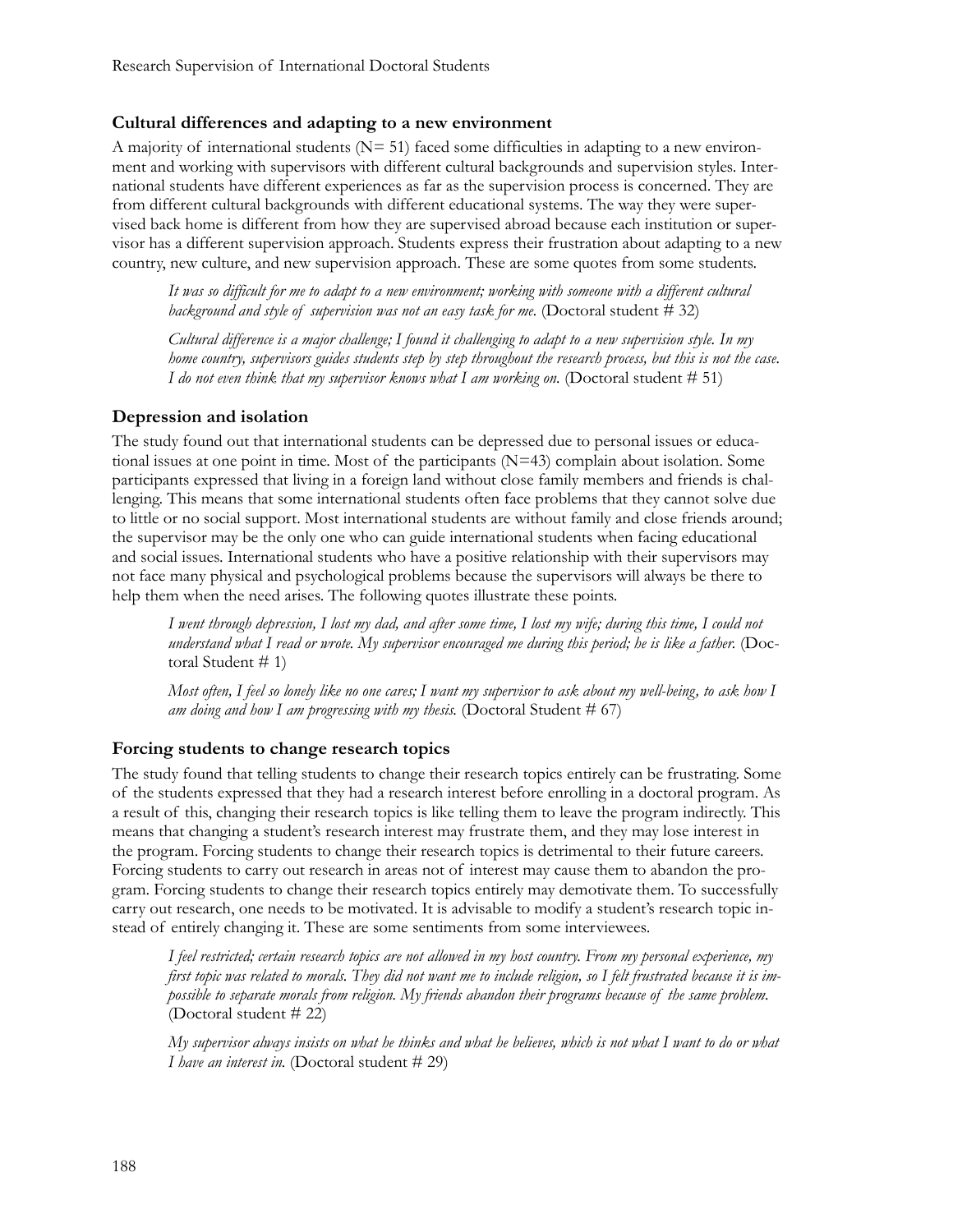### INTERNATIONAL DOCTORAL STUDENTS' PERCEPTION OF EFFECTIVE SUPERVISION: STRATEGIES TO IMPROVE RESEARCH SUPERVISION OF INTERNATIONAL STUDENTS

### **Taking students' research interests into consideration when assigning them to supervisors**

A majority of the participants (N=52) stated that to improve international doctoral students' research supervision, the supervisee's interest area should be related to the supervisor's area of interest. The point here is that, if the student and the supervisor have different research interests, the supervision will not be effective. When students are assigned supervisors who do not have expertise in the student research topic, it slows down the supervision process. Students perceive supervisors who are knowledgeable in their research areas as effective because they give them constructive contributions. The following quotes illustrate these points.

*My supervisor is effective because he is an expert in my research area, my topic is related to the course he taught us, and his English is good, too. He gives me suggestions that are helpful.* (Doctoral student# 16)

*My supervisor is not effective; he is not knowledgeable in my area of interest; I do not receive the support I need. I am not even sure he knows the topic I am working on.* (Doctoral student # 28)

#### **Specific time to meet with supervisors**

According to some participants (N=39), there should be a specific time for students to meet with supervisors every two weeks. Any university with international students can arrange a regular time for students to meet with their supervisors. After each meeting, students can write explaining the outcome of their meeting; through the reports, the faculty leaders can offer suggestions for improvement. The faculty should motivate and monitor to ensure that supervisors and students respect it. Supervisors can provide as much help to the students as possible; they can share their research projects, ideas, and results with their supervisees. The supervisees will learn practical research skills from them. The following quotes illustrate these points.

*I think the international college can enhance the research supervision of international doctoral students by arranging a regular time for students and supervisors to meet and discuss research under the supervision of the faculty.* (Doctoral student #23)

*It is crucial if there is a specific time for students to meet with their supervisors and discuss the progress of their research; faculty leaders or university leaders can monitor to ensure that supervisors and students respect it.* (Doctoral student #47)

#### **Provide or direct students where to get research materials**

This study found that supervisors who provide or direct students where to access research materials are considered to be effective by a majority of the participants. Most of the participants  $(N=45)$  revealed that accessing English materials in China is challenging. Supervisors can facilitate the supervision process if supervisors guide and direct students where they can get research materials, especially in a country like China, where English materials are not easily accessible. Articles and books are essential for dissertation writing; students need standard articles to write meaningful literature reviews. This means that supervisors can guide and direct students to get books, articles, and links related to their research topic; this can help students make the research work less stressful. Moreover, supervisors can encourage students to do more searches because it is more meaningful when they discover knowledge by themselves. If the supervisor can provide some material and links related to the student's research and stimulate them to do more searches, it can facilitate the research process. The following quotes illustrate these points.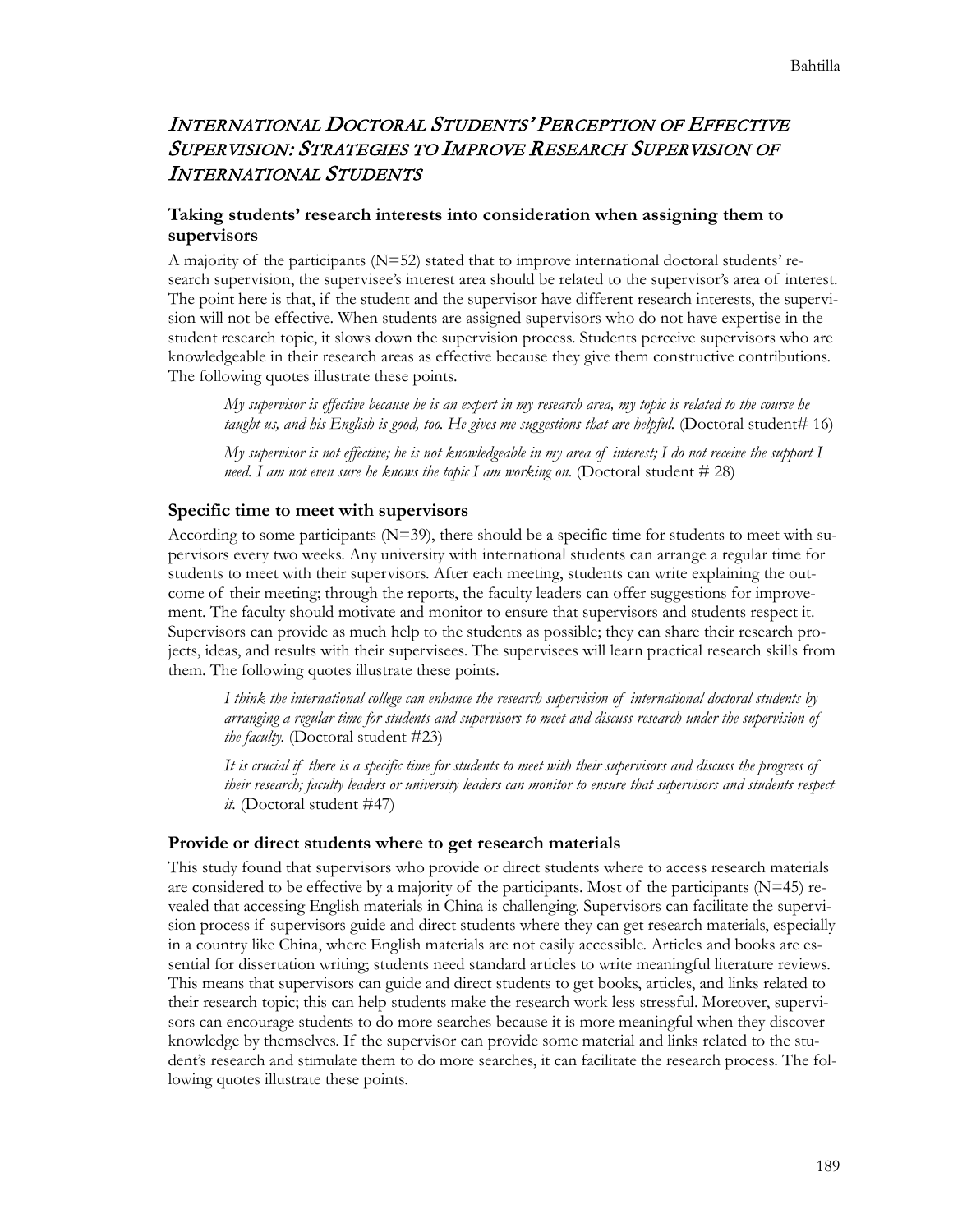*I think an effective supervisor is one who directs students where to get materials and encourages them to do more searches by themselves.* (Doctoral student # 4)

*My supervisor is effective; he supervises me professionally; he does the right things at the right time; if I tell him I need an article or book, he does it immediately.* (Doctoral student #17)

#### **In-service training for supervisors**

This study found that one of the strategies to improve research supervision is to provide in-service training for research supervisors. In-service training is necessary to enhance supervisors' English language competence and keep them informed of research innovations. In-service training is essential because, as research is going on, new and better research methods and designs are being discovered. Supervisors who are informed of the recent changes in the research field are more likely to equip students with the essential knowledge and skills needed to produce quality dissertations and practical skills needed in the workplace after graduation. However, there are limited training programs for research supervisors. A majority of the participants revealed that there is a need for such training  $(N=$ 53). The following quotes illustrate these points.

*Research supervision can be improved by providing in-service training programs for supervisors to enhance their English and keep them updated with new development in research.* (Doctoral student 14#)

*I think in-service training is crucial not only to improve supervisors' English proficiency but also to keep them informed about the recent changes in the field of research.* (Doctoral student 54#)

#### **Evaluating and modifying criteria for selecting supervisors**

A majority of the participants (N=52) point out that there is a need to evaluate and modify the criteria for selecting supervisors. The fact that someone is a Ph.D. degree holder or has been supervising for some years does not make him or her effective. Evaluating the research supervision process can enhance the supervision process. The increasing demand for quality research to solve educational issues and the problems affecting society requires every university to strengthen its supervision process. In countries where English is not the first language of most supervisors, evaluating their English proficiency and providing them with opportunities to improve is crucial because effective communication is vital during the supervision process. The following quotes illustrate these points.

*I think that to enhance the research supervision of doctoral students in English taught programs; they should be a form of evaluation every year to ensure that doctoral supervisors are fluent in English and are carrying out supervision effectively.* (Doctoral student # 68)

*Research supervision can be improved if there is a constant evaluation of the supervision process. Through evaluation, the faculty can identify supervisors who are not doing their job or those who are tired of supervising students.* (Doctoral student # 28)

### **DISCUSSION**

### CHALLENGES FACED BY INTERNATIONAL POSTGRADUATE STUDENTS DURING THE SUPERVISION PROCESS

#### **Insufficient time to discuss with supervisors**

Supervisors need to create time and discuss students' research progress as much as possible because supervisors' support is vital during the supervision process (Abigail & Hill, 2015; Lindsay, 2015). A student who meets with his or her supervisor regularly discusses the difficulties he or she is experiencing and gets feedback on time, enabling him or her to progress faster. One of the most crucial factors that can guarantee postgraduate supervision's success is supervisors' availability (Ives & Rowley, 2005; Lindsay, 2015). Supervisors need to create time to communicate with the supervisees; in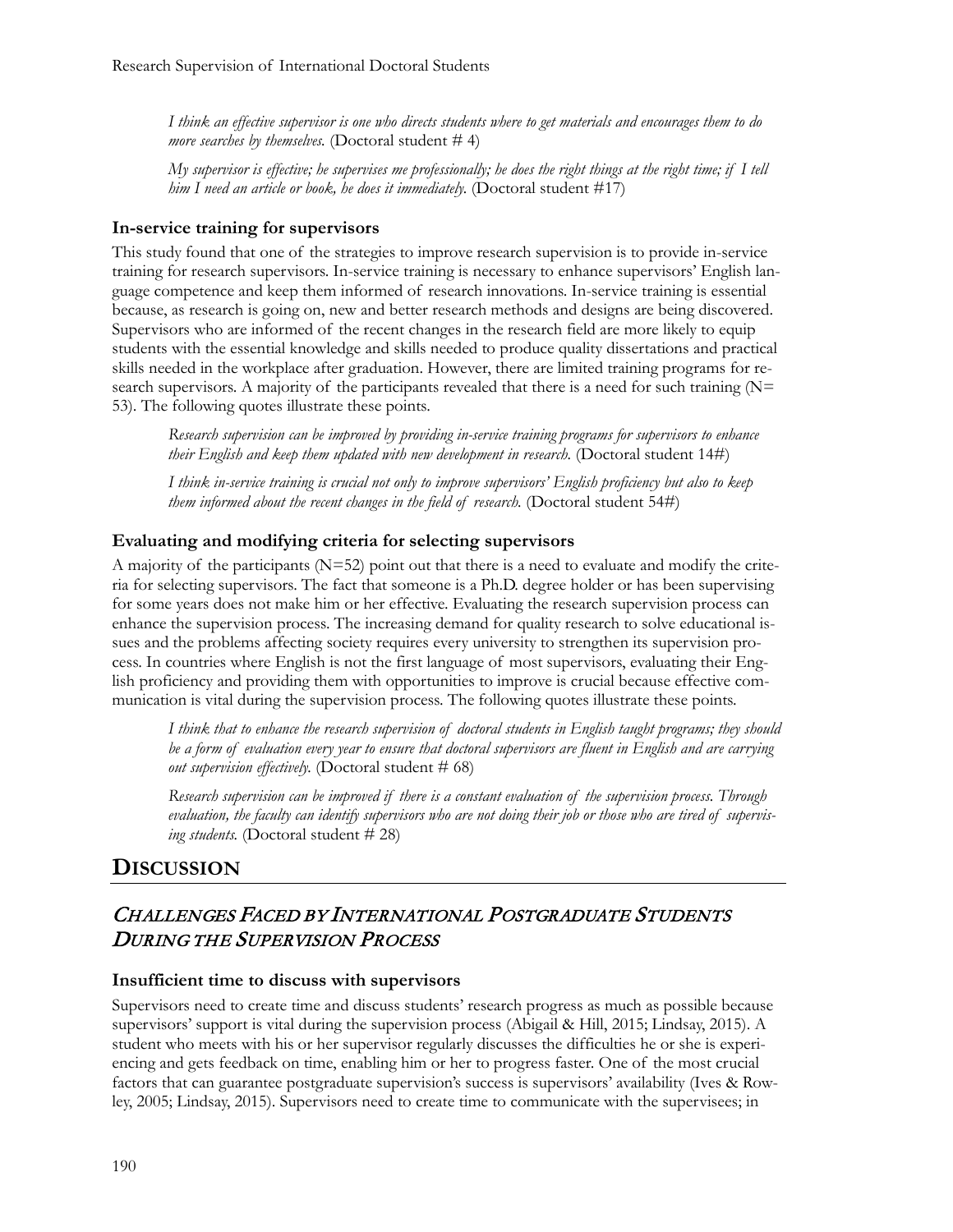situations where they cannot meet face-to-face, they can text students and ask them how they are doing and their research progress. Supervision practices determine doctoral students' satisfaction with doctoral studies (Ives & Rowley, 2005; Kreber et al., 2021). Research supervision is vital in doctoral programs, and, as a result of this, there is a need for supervisors to provide the time, expertise, and support students need for development as researchers and to produce high-quality theses (Foot et al., 2014, L. Wang & Byram, 2018). Effective supervision of international students requires time, commitment, trust, and patience (Manathunga, 2017). Supervisors are often too busy to attend to students (Bahtilla & Oben, 2021). Reducing the workload of research supervisors may give them time to supervise students. Research supervisors are responsible for shaping students' career identity (Foot et al., 2014; Gube et al., 2017), which requires time and commitment.

#### **The language barrier and ineffective communication**

Language is a pertinent issue as far as research supervision is concerned. International students face linguistic differences that may influence learning (Larbi & Fu, 2016; Robinson-Pant, 2009). It is crucial to consider the language barrier between international students and their supervisors (Due et al., 2015; Elliot et al., 2016; J. Lee & Rice, 2007)**.** During the supervision process, it is always good for supervisors to include students in their research projects, but most often, in English taught programs in China, it is not possible because most of the supervisor's research projects are often in Chinese. The language barrier hinders effective supervision and international students' inclusion in research projects in Chinese universities (Larbi & Fu, 2016). This reveals that to improve the internationalization of higher education, there is a need to assign students to supervisors with whom they can effectively communicate. Many students cannot communicate effectively with their supervisors, which hinders the supervision process. This is in line with what Due et al. (2015) stated that international students often face language challenges. This reveals that language is not only an issue in some Chinese universities, which means that any country that wishes to promote international education needs to ensure that supervisors and students can effectively communicate. For the internationalization of higher education to be successful, there is a need to develop more effective forms of intercultural communication (Manathunga, 2017)

#### **Cultural differences and adapting to a new environment**

International students are from different cultural backgrounds and have different experiences as far as the supervision process is concerned. They are from different countries with different educational systems, which may influence learning (Larbi & Fu, 2016; Robinson-Pant, 2009). This means that, for the research process to be successful, the students need to adapt to the new supervision method, which is not always easy. At the beginning of the supervision process, supervisors need to encourage students' initial efforts and withhold criticism (Lindsay, 2015). Helping students adapt to a new country and culture is necessary because failure to adapt may affect their studies (Manathunga, 2017; Wen et al., 2018). To ensure effective supervision, international students need to adjust to their supervisors' supervision style and try to learn the new knowledge and skills that come with the new experience. However, studies show that students often find it challenging to adapt to a new culture (Due et al., 2015; Elliot et al., 2016). Providing personal support such as inviting students out for a walk and other social activities or pairing them with more experienced students can help new students to adapt to the new environment.

The adaptation of international students to the new research environment requires supervisors to adopt transcultural supervision approaches. It is vital because it enriches the experiences of students and their supervisors (Manathunga, 2017). Supervisors who adopt transcultural supervision understand their supervisees' cultural background, which guides them to supervise international students effectively. By understanding their supervisees' cultural backgrounds, they adopt supervision practices that enable international students to develop their knowledge and skills before coming to their host institutions and growing as independent researchers. This type of supervisor creates a conducive environment that enhances international students' acquisition of sustainable research skills.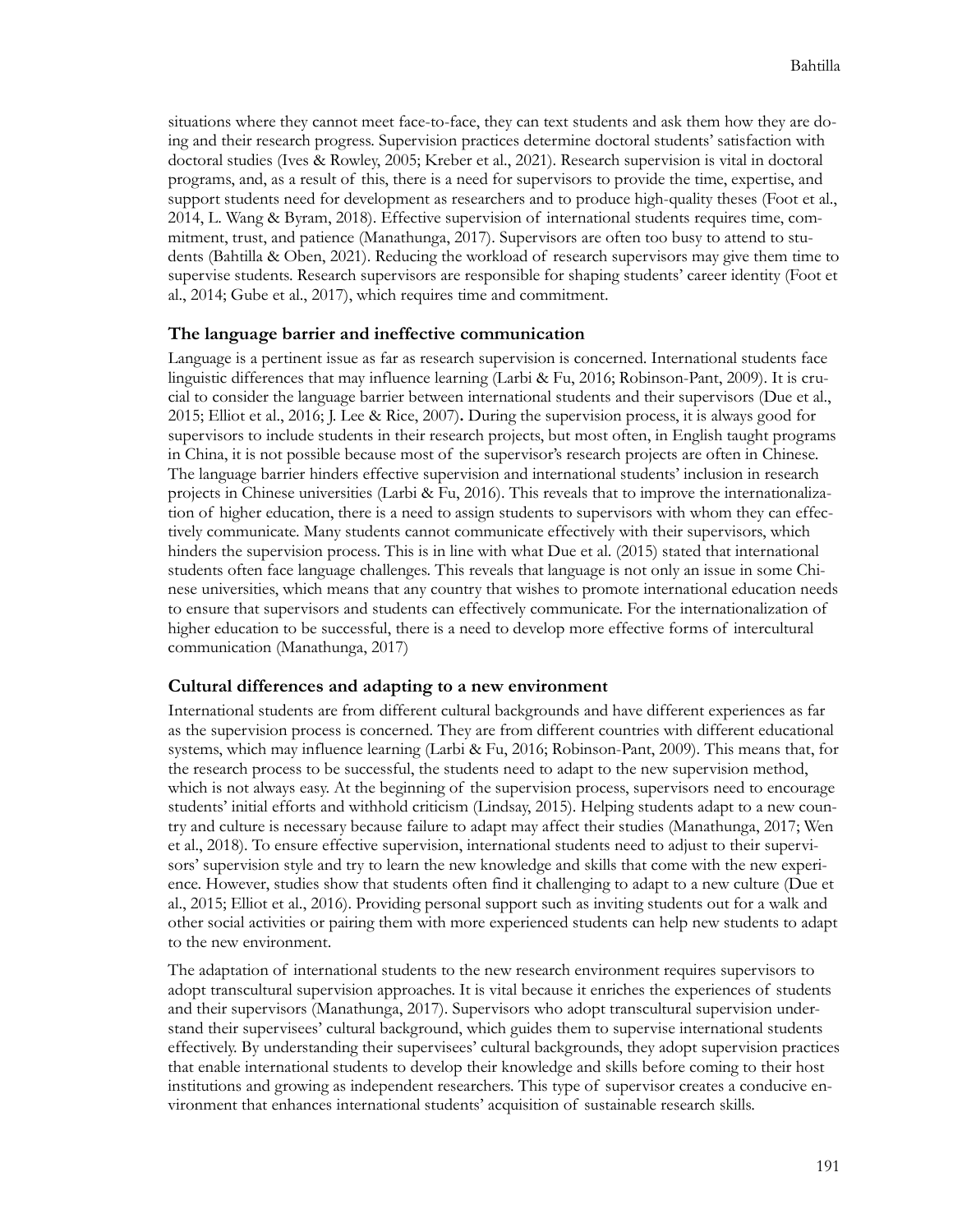### **Depression and isolation**

International students often experience high isolation levels in their academic and social lives (Erichsen & Bolliger, 2011; Due et al., 2015; Wen et al., 2017). International students often face problems that they cannot solve due to little or no social support (Trice, 2003; T. Wang & Li, 2011). In a foreign land without family and friends, the supervisor may be the only one international students' can turn to in times of trouble to seek advice and comfort when it concerns educational issues and social issues (T. Wang & Li, 2011). This reveals a need for a positive relationship between the supervisor and the supervisee. Supervision practices determine the general well-being of doctoral students (Ives & Rowley, 2005; Kreber et al., 2021). The relationship between supervisors and supervisees is crucial to the students' success (Akerlind & McAlpine, 2015). However, Gill and Bernard (2008) found that the supervisor and the supervisees' relationship is not always positive. Cultural differences affect the relationship between the supervisors and the students (Andrade, 2006; Townsend & Lee, 2004). Some supervisors ignore students' personal experiences and challenges (Manathunga, 2017). Students often feel good and more relaxed with a supervisor concerned about their well-being and research than with supervisors who only focus on educational issues.

International students often experience high isolation levels in their academic and social lives (Due et al., 2015; Erichsen & Bolliger, 2011; Wen et al., 2018). This isolation may be due to cultural differences and language barriers (Elliot et al., 2016; Sawir et al., 2007). It is essential for faculty members to create opportunities for international students to socialize with other international students and Chinese students, reducing isolation and stress associated with doctoral programs. According to L. Wang and Byram (2018), international students can be integrated into the research community through informal enculturation, which involves social and academic networks. Socialization can promote positive relationships among students, which is necessary to overcome depression (Manathunga, 2017). International students can be provided with opportunities to interact with Chinese students and exchange ideas; they can collaborate with Chinese students and publish research papers. These will enable them to learn from one another. However, communication may not be effective since most English-taught international students cannot understand basic Chinese. The supervisor and all the supervisees coming together and exchanging ideas to promote academic and social interactions proposed by L. Wang and Byram (2018) is more likely to be effective in Chinese universities only in situations where the international students can speak basic Chinese. The transcultural supervision pedagogy proposed by Manathunga (2017) is likely to be more effective in supervising Englishtaught international students since it considers the students' cultural backgrounds. It also recognizes students' prior knowledge, future career, experiences, and challenges and creates an environment for improvement.

#### **Force to change research topics**

As human beings, we all have goals and career aspirations. This means that changing a student's research interest may frustrate them, and they may lose interest in the program. Manathunga (2017) found out that some supervisors do not care about students' future careers; they only focus on getting students through their doctoral studies. They failed to recognize, respect, and build upon students' personal, intellectual, and professional histories. Supervisors who consider students' cultural backgrounds are more likely to give them the chance to explore their research interests. Research shows that 50% of students who enroll in postgraduate programs do not complete their studies (Erichsen & Bolliger, 2011; Rodwell & Neumann, 2008; Schinke & da Costa 2001). Forcing students to carry out research in areas that are not of interest may lead to attrition. This may even demotivate the student. To successfully carry out research, one needs to be motivated. It is advisable to modify a student's research topic instead of changing the topic entirely. L. Wang & Byram (2018) found out that students are satisfied with supervisors that give them the freedom to choose their topics. Successful supervision of international students is determined by mutual respect, recognition of students' intellectual resources, and respecting their research interests (Manathunga, 2017)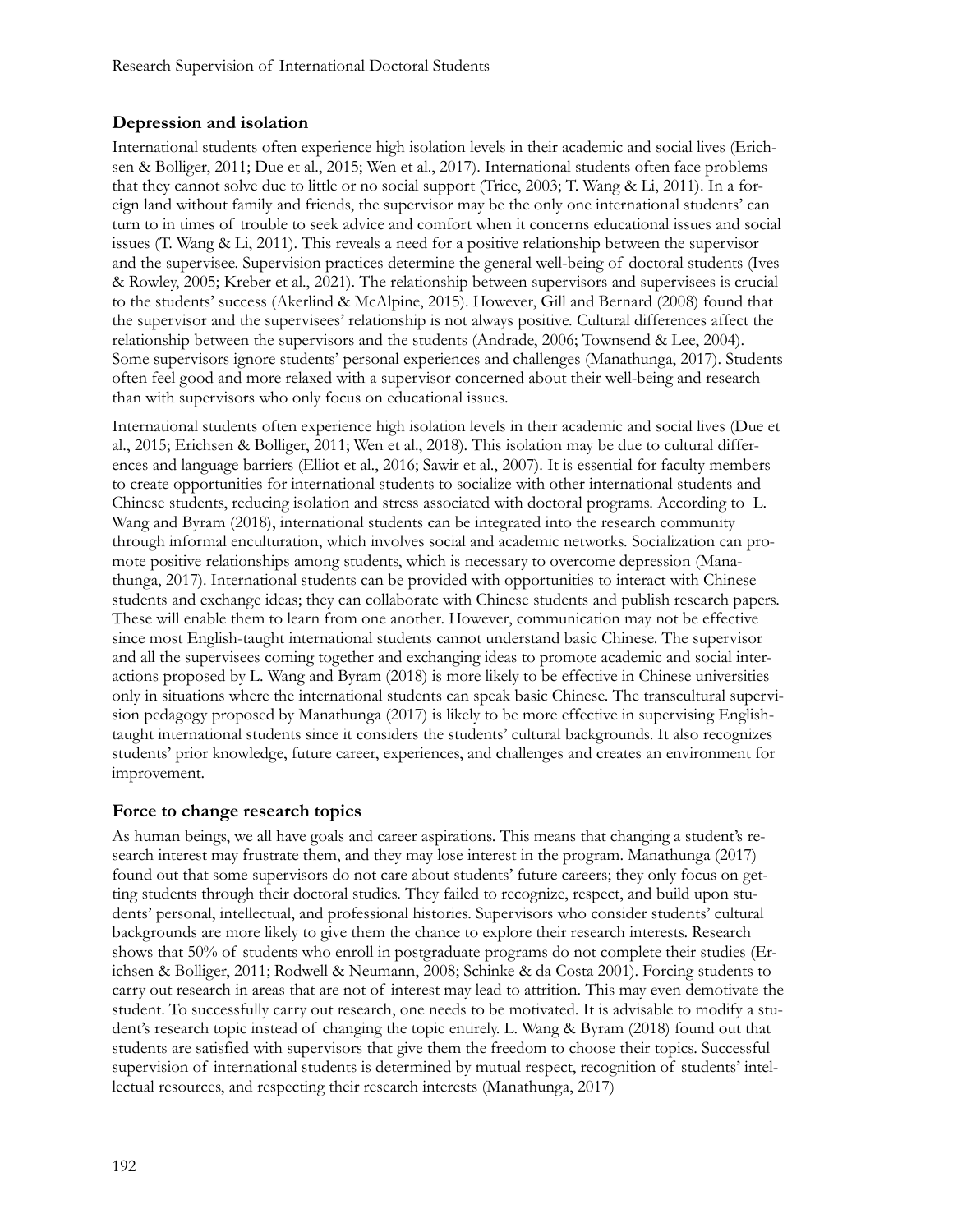## STRATEGIES TO IMPROVE RESEARCH SUPERVISION OF INTERNATIONAL **STUDENTS**

#### **Supervisor and supervisee research interests need to be the same or related**

Taking students' research interests into consideration when assigning them to supervisors is vital because it enables supervisors to make meaningful contributions. Doctoral students view supervisors' expertise as the main factor that determines the contribution their supervisors will make to their dissertation (Abigail & Hill, 2015; Gube et al., 2017). Supervisors' expertise is needed to enhance students' research skills and produce high-quality dissertations (Foot et al.; 2014; Stubb et al., 2014; L. Wang & Byram, 2018). Ives & Rowley (2005) found that when students are assigned supervisors who have expertise in the student's research topic, the student's progress is noticeable, and the students are more satisfied with the supervision process. One of the strategies to ensure effective research supervision is to identify both the students' and the supervisors' research interests and then assign students to supervisors with the same or related research interests. This strategy can enable both the supervisor and the student to carry out research supervision effectively and even engage in research projects, introducing the supervisee to experts in the field and a broader research community. Participating in research activities will improve students' research skills and prepare them as independent researchers. This strategy will also facilitate thesis writing since the supervisor will have meaningful contributions as an expert in the students' research area. Supervisors are supposed to be experts in students' research areas and to possess the necessary knowledge, skills, attitude, and experience to monitor students' progress (Halse & Malfroy, 2010; L. Wang & Bryam, 2018).

#### **Specific time to meet with supervisors**

There should be a schedule for meeting with supervisors; after each meeting, students can write a report to explain what they discuss and the supervisors' recommendations. This will help the faculty administrators monitor to know what the supervisors and students discussed when they met. From this strategy, the faculty administrators can also determine the type and quality of feedback students receive from supervisors. This strategy, if effectively implemented, will facilitate the research supervision process because students will have the opportunity to discuss their challenges with supervisors regularly. Specifying specific times for students to meet with supervisors does not mean that supervisors and students cannot organize special meetings. Supervisors need to communicate with students whenever there is a need (Abigail & Hill, 2015; Lindsay, 2015); they should not wait for students to text them first. Texting a student and asking about the challenges he or she is facing or how the thesis writing progresses gives students the impression that their supervisor is interested and concerned about the thesis's success. It is necessary to ensure that international students acquire quality knowledge and skills (Larbi & Fu, 2016; J. Ma & Zhao, 2018). Improving the research supervision of international students is beneficial to the students and institutions because quality supervision enhances the students' research skills, leading to the publication of quality research papers.

#### **Provide or direct students where to get research materials**

This study found that students prefer supervisors who provide them will reference materials related to their topics. This may be due to the fact that English resources are not easily accessible in China (Wen et al., 2018). There are situations where students waste much time searching for materials. Students need good articles and books to write their thesis effectively. This reveals that supervisor support is essential (Lindsay, 2015). Lack of supervisor support can affect doctoral students' experience and satisfaction with doctoral studies (González-Ocampo & Castelló, 2019). Supervisors can guide and direct students to get books, articles, and links related to their research topics; this can help students make the research work less stressful. A supervisor is considered more knowledgeable in a student's research area (Manathunga, 2017). As a result, it is the supervisor's responsibility to guide and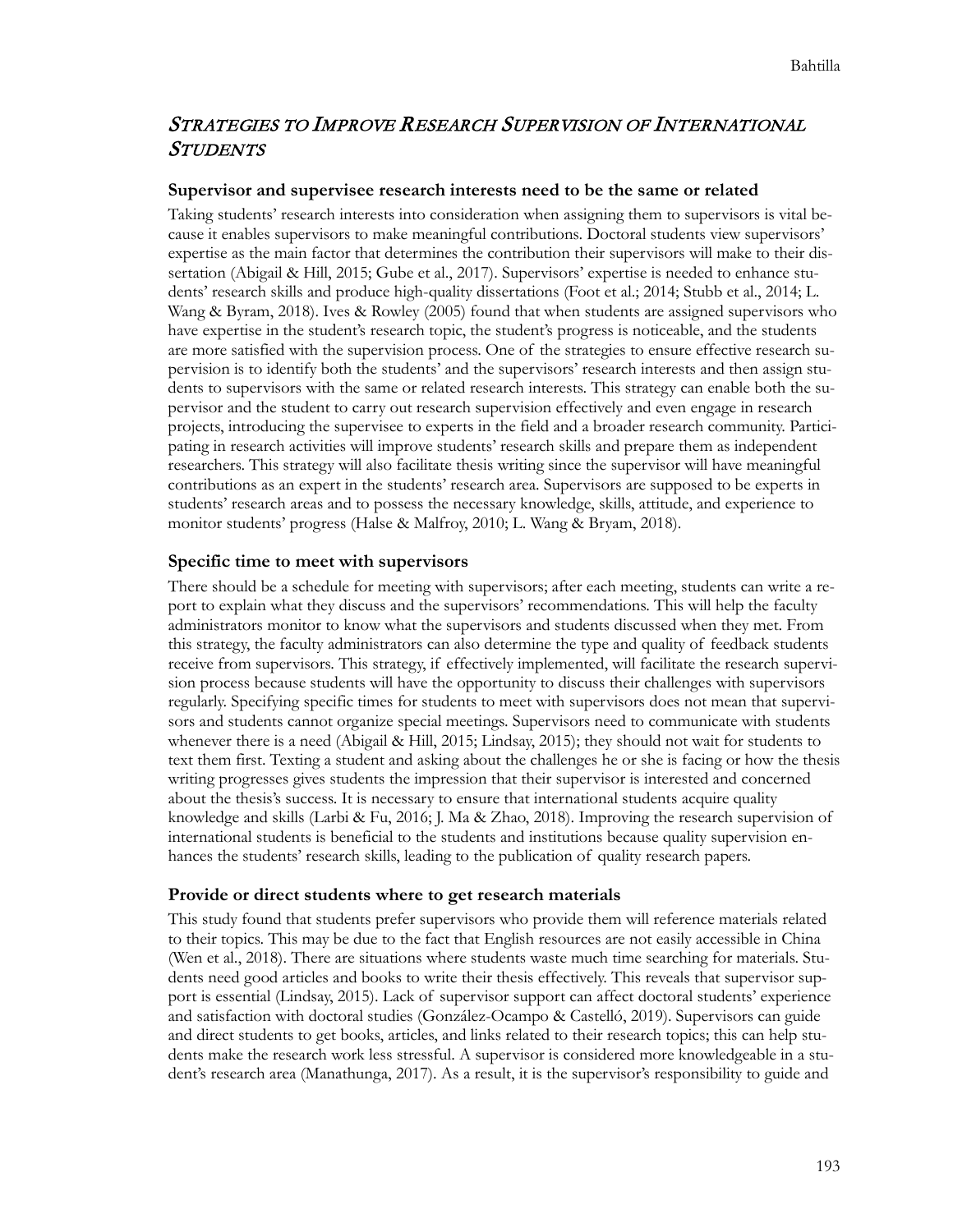direct the students on how to search for scholarly materials relevant to the student research topic (L. Wang & Byram, 2018).

### **In-service training for supervisors**

This strategy is fundamental because supervisors often supervise students based on how they were supervised, forgetting that as research is going on, new and better models of research supervision are being discovered. Moreover, research supervisors need to identify the differences among international students and learn how to handle them. There are limited training programs for research supervisors (Akerlind & McAlpine, 2015; Halse & Malfroy, 2010). There is a need to provide professional development programs for academics involved in the supervision of postgraduate students (Bahtilla & Oben, 2021; Manathunga, 2017). Most supervisors are not aware of innovations in the research process (Akerlind & McAlpine, 2015; Cryer & Mertens, 2003). As research goes on, new research methods, designs, and data analysis methods are being discovered. However, some supervisors seem to be ignorant about these innovations, and as a result of this, even when the students try to be current and use new research methods or designs, some supervisors turn to disagreement. This reveals a need for in-service training programs to enhance supervisors' skills and inform them of innovations as far as research supervision is concerned. There is also a need to provide supervisors with in-service training programs to enhance their English. If this is effectively done, it will improve communication between the supervisor and the students; they will be able to exchange ideas smoothly, which is the essence of supervision. It will also facilitate the research process and make the supervision process easier. Foreign professors who are fluent in English can also be employed to supervise international students.

### **Evaluating and modifying criteria for selecting supervisors**

Evaluating and modifying criteria for selecting research supervisors can significantly improve the research supervision of international students. The increasing competition between countries to be at the top of internationalization requires every country to strengthen its educational system (Rui, 2014; Yang, 2020). However, it is good to note that some countries still have much to do to attain their aspirations of creating world-class universities as far as the internationalization of higher education is concerned (Ding, 2016; Huang, 2003). In countries where there are English-taught programs, there is a need to evaluate the supervisors' English proficiency because, without effective communication, the supervision process can be difficult and frustrating. Misunderstanding between the supervisor and the supervisee may arise due to the language barrier (Baron & Dapaz, 2001; Ives & Rowley, 2005). There is also a need for continuous evaluation of the research supervision process as a whole.

## **LIMITATIONS OF THE STUDY**

This study was limited to two universities, and the participants were international doctoral students in English-taught programs. However, the situation may be different with international doctoral students in Chinese taught programs. As a result, the researcher suggests that another study should be carried out focusing on international doctoral students in Chinese taught programs; their experiences may differ. Moreover, it is also vital to explore international doctoral supervision in other disciplines as well as in other universities. Moreover, this study explores only the perspectives of students; it is necessary to explore the perspectives of research supervisors.

## **IMPLICATIONS AND CONCLUSION**

Doctoral students are significant contributors to the research productivity of an institution. It is, therefore, necessary to ensure that they acquire sustainable research skills to solve the complex problems affecting the education sector and society at large. This study offers new insights into the research supervision of international doctoral students. The findings are relevant to research supervisors, universities, policymakers, and students. This study found out that a majority of international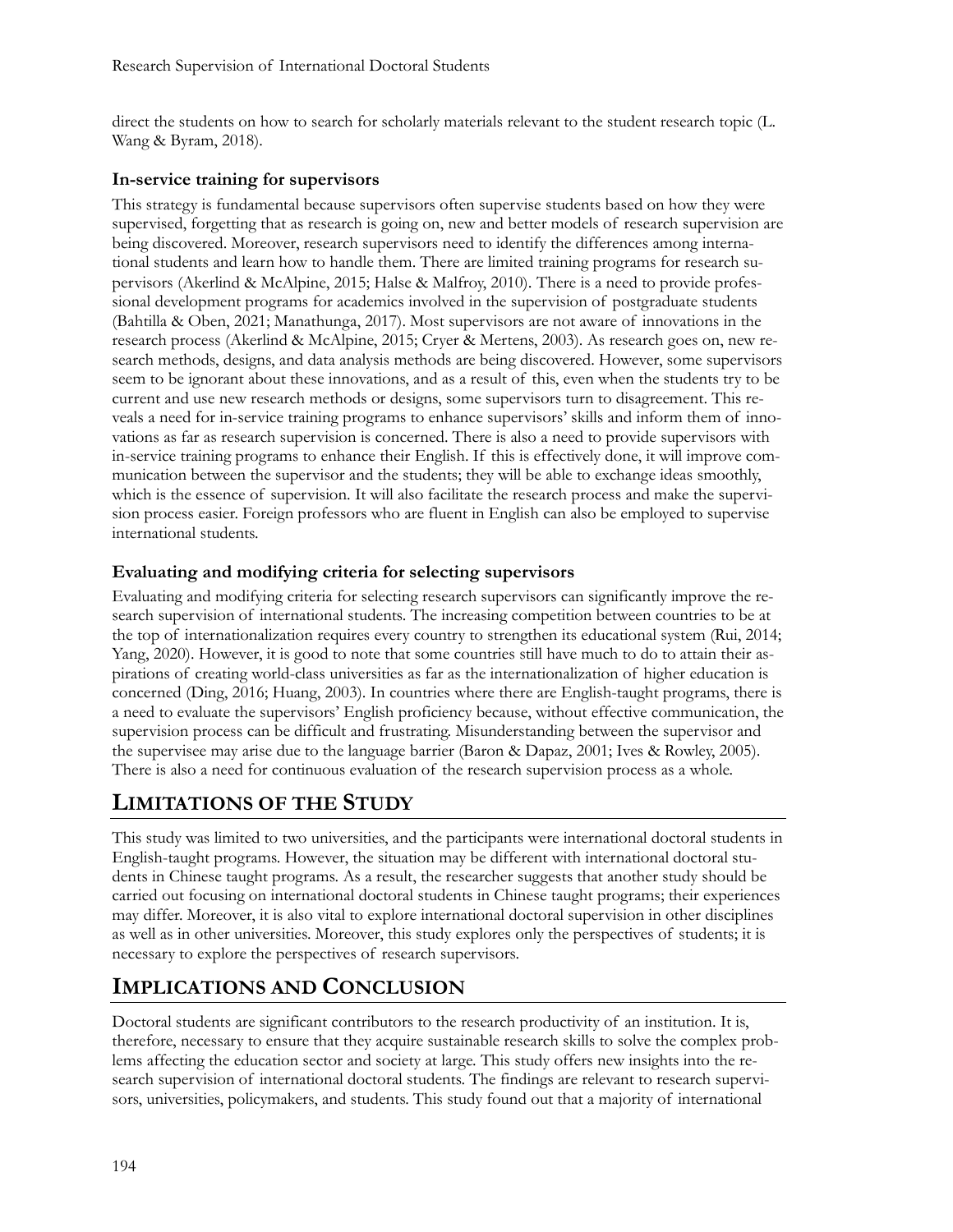doctoral students faced some challenges when it comes to research supervision; most importantly, this study also offers new insights on how to overcome such challenges. This study suggests that every university hosting international students should pay attention to doctoral students' research supervision and implement appropriate strategies such as those proposed in this study to allow international students to acquire new knowledge and skills as far as research is concerned.

Furthermore, university administrators can establish informal research supervision learning communities to enable supervisors from different universities to share cross-cultural supervision ideas and learn from one another. Moreover, it is necessary for supervisors to guide and direct students both in academics and social life to overcome depression, isolation and to adapt to a new environment. To effectively do this, there is a need for supervisors supervising international students to take into consideration cultural differences among students because it gives supervisors and supervisees the chance to effectively interact, learn from one another, and support each other. In addition, this study gives policymakers insight into what to consider when formulating international education policies. For example, the study found out that there is a need to take into consideration the human resources available when formulating international education policies. Furthermore, it is necessary for students to carry out research in their home places because it enables them to build the literature about their countries, histories, and cultures, thereby internationalizing knowledge and at the same time giving students the chance to make unique contributions to knowledge.

## **DECLARATIONS**

### FUNDING

This research was not funded

### COMPETING INTERESTS

The author declare no conflict of interest

### ACKNOWLEDGMENTS

Sincere gratitude goes to the participants for their time

### INFORMED CONSENT STATEMENT

Informed consent was obtained from all subjects involved in the study.

### AVAILABILITY OF DATA AND MATERIAL

Not available due to ethical consideration

### **REFERENCES**

- Abigail, W., & Hill, P. (2015). Choosing a research higher degree supervisor: A framework for nurses. *Quality in Higher Education, 21*(1), 7-25. <https://doi.org/10.1080/13538322.2015.1049437>
- Akerlind, G., & McAlpine, L. (2015). Supervising doctoral students: Variation in purpose and pedagogy. *Studies in Higher Education,11*(8), 81-98.
- Altbach, P. G. (2004). Higher education crosses borders: Can the United States remain the top destination for foreign students? *Change: The Magazine of Higher Learning, 36*(2), 18-25. <https://doi.org/10.1080/00091380409604964>
- Altbach P. G., & Knight, J. (2007). The internationalization of higher education motivations and realities. *Journal of Studies in International Education,11*(3), 290-305. <https://doi.org/10.1177/1028315307303542>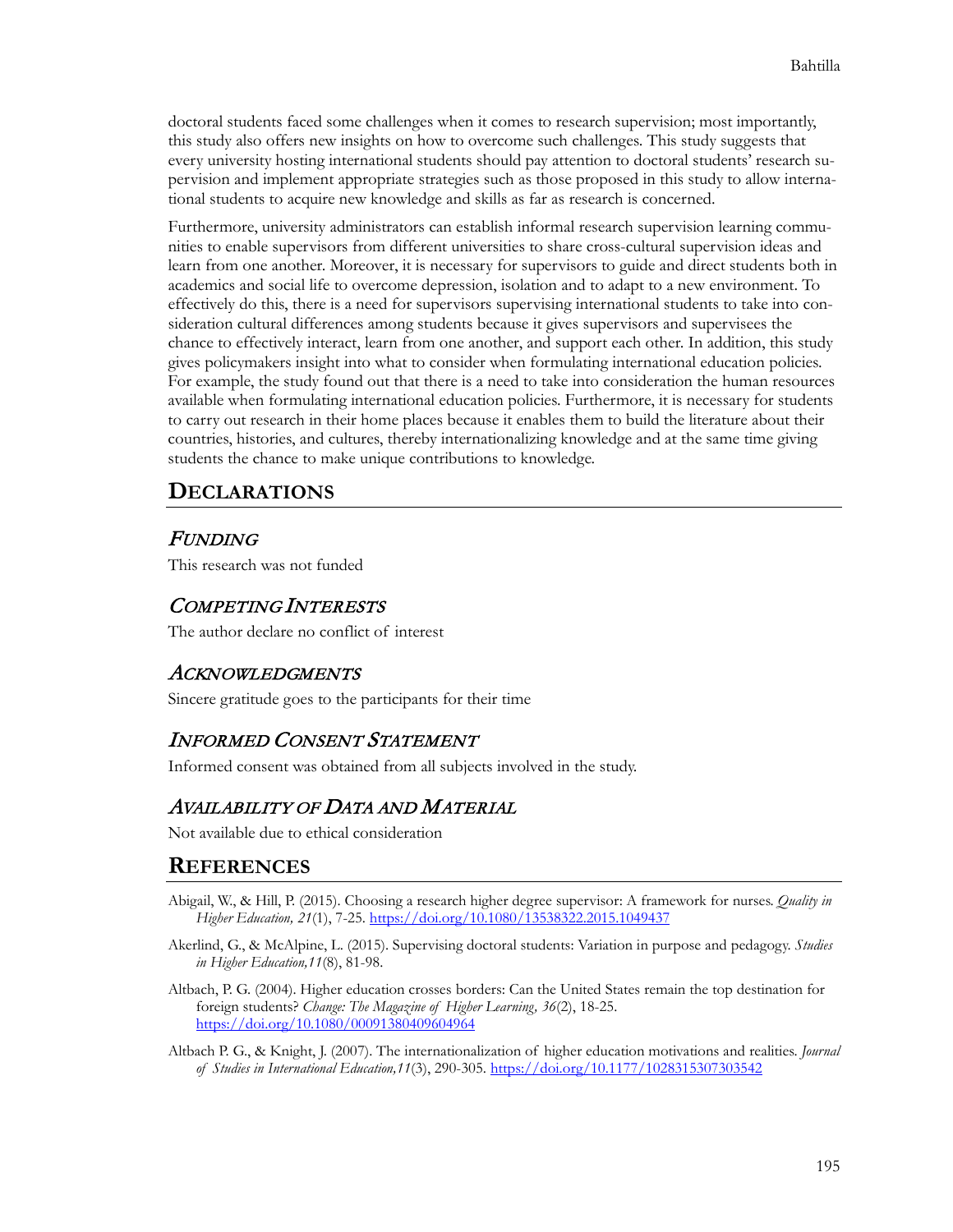- Andrade, M. (2006). International students in English-speaking universities. *Journal of Research in International Education, 5*(2), 131-154. <https://doi.org/10.1177/1475240906065589>
- Bahtilla, M., & Oben, A. I. (2021). International student's perception of research supervision in the Social Sciences: The case of three comprehensive universities in China. *Journal of Further and Higher Education*, *46*(3), 327-340. <https://doi.org/10.1080/0309877X.2021.1945554>
- Baron, S., & Dapaz, S. (2001). Communicating with and empowering international students with library skill sets. *Reference Services Review, 29*(4), 314-326. <https://doi.org/10.1108/00907320110408447>
- Bartram, B. (2007). The socio-cultural needs of international students in higher education A comparison of staff and student views. *Journal of Studies in International Education, 11*(15) 205-214. <https://doi.org/10.1177/1028315306297731>
- Bastalich, W. (2015). Content and context in knowledge production: A critical review of doctoral supervision literature. *Studies in Higher Education, 42*(7), 1145-1157. <https://doi.org/10.1080/03075079.2015.1079702>
- Bruce, C., & Stoodley, I. (2013). Experiencing higher degree research supervision as teaching. *Studies in Higher Education, 38*(2), 226-241. <https://doi.org/10.1080/03075079.2011.576338>
- Creswell, J. W. (2012). *Educational research: Planning conducting and evaluating qualitative and quantitative research.* Pearson Education.
- Creswell, J. W., &. Plano Clark, V. L. (2011). *Designing and conducting mixed methods research* (2nd ed). Sage Publications.
- Cryer, P., &., Mertens, G. (2003). The Ph.D. examination: Support and training for supervisors and examiners. *Quality Assurance in Higher Education, 11*(2), 92-99. <https://doi.org/10.1108/09684880310471515>
- Ding, X. (2016). Exploring the experiences of international students in China. *Journal of Studies in International Education, 20*(4), 319-338. <https://doi.org/10.1177/1028315316647164>
- Due, C., Zambranoa, S. C., Chur-Hansen, A., Turnbull, D., & Niess, C. (2015). Higher degree by research in a foreign country: A thematic analysis of the experiences of international students and academic supervisors. *Quality in Higher Education, 21*(1), 52-65. <https://doi.org/10.1080/13538322.2015.1032002>
- Elliot, D. L., Baumfield, V., & Reid, K. (2016). Searching for 'a third space': A creative pathway towards international Ph.D. students' academic acculturation. *Higher Education Research & Development, 35*(6), 1180-1195. <https://doi.org/10.1080/07294360.2016.1144575>
- Erichsen, E. A., & Bolliger, D. U. (2011). Towards understanding international graduate student isolation in traditional and online environments. *Education Technology Research Development, 59*(17), 309-326. <https://doi.org/10.1007/s11423-010-9161-6>
- Foot, R., Crowe, A. R., Tollafield, K. A., & Allan, C. E. (2014). Exploring doctoral student identity development using a self-study approach. *Teaching & Learning Inquiry, 2(1)*, 103-118. <https://doi.org/10.20343/teachlearninqu.2.1.103>
- Gao, Y., & Liu, J. (2020). International student recruitment campaign: Experiences of selected flagship universities in China. *Higher Education, 80*, 663-678. <https://doi.org/10.1007/s10734-020-00503-8>
- Gill, P., & P. Bernard. (2008). The student-supervisor relationship in the Ph.D. and doctoral process. *British Journal of Nursing, 17*(10), 668-671. <https://doi.org/10.12968/bjon.2008.17.10.29484>
- González-Ocampo, G. & Castelló, M. (2019). How do doctoral students experience supervision? *Studies in Continuing Education, 41*(3), 293-307. <https://doi.org/10.1080/0158037X.2018.1520208>
- Gube, J., Getenet, S., Satariyan, A., & Muhammad, Y. (2017). Towards "operating within" the field: Doctoral students' views of supervisors' discipline expertise. *International Journal of Doctoral Studies, 12*, 1-16. <https://doi.org/10.28945/3641>
- Halse, C., & Malfroy, J. (2010). Rethinking doctoral supervision as professional work. *Studies in Higher Education, 35*(6) 79-92. <https://doi.org/10.1080/03075070902906798>
- Hattie, J., & Timperley, H. (2007). The power of feedback. *Review of Educational Research, 77*(1), 81-112. <https://doi.org/10.3102/003465430298487>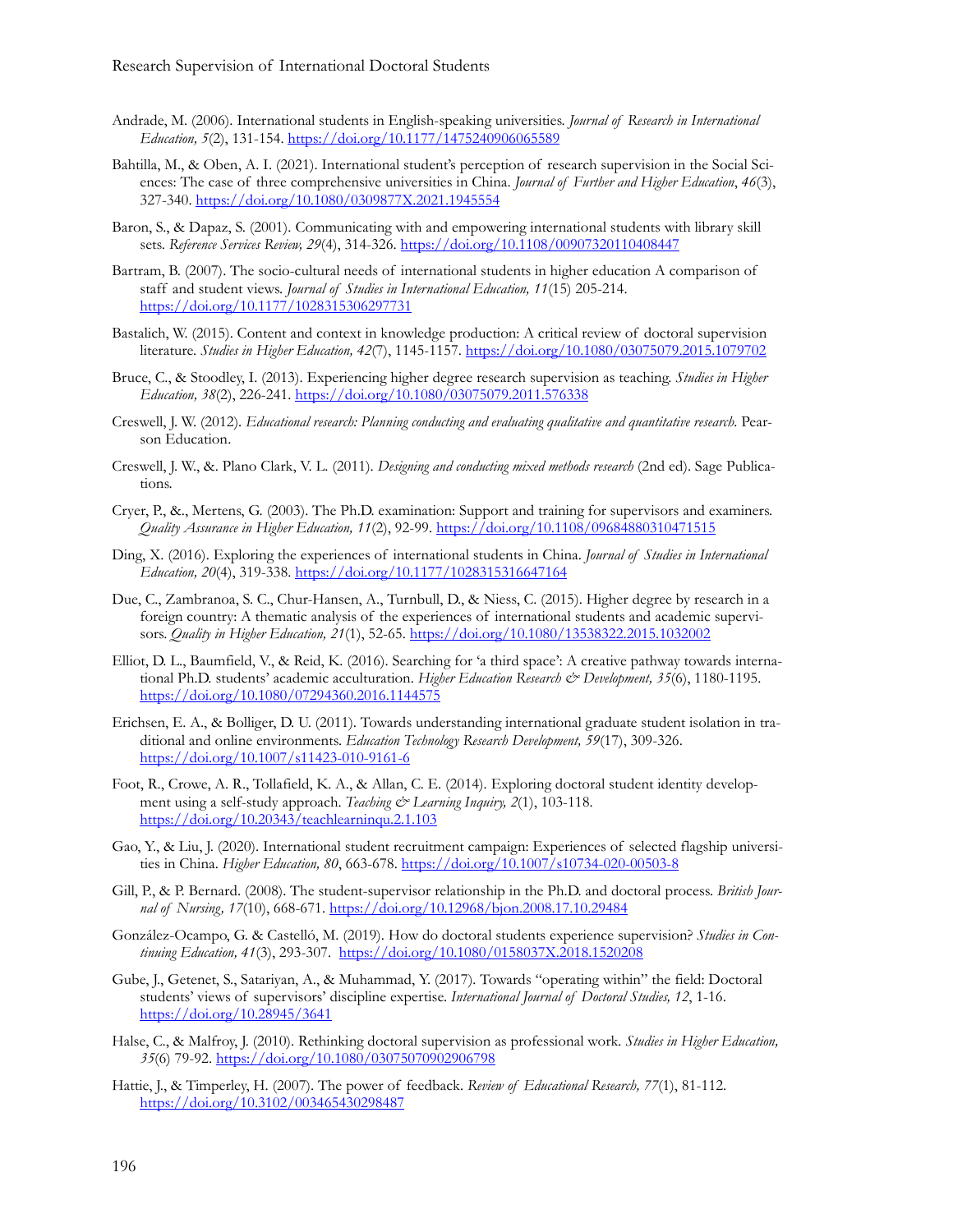- Heath, T. (2002). A quantitative analysis of Ph.D. students' views of supervision. *Higher Education Research and Development, 21*(1), 41-61. <https://doi.org/10.1080/07294360220124648>
- Huang, F. (2003). Policy and practice of the internationalization of higher education in China. *Journal of Studies in International Education, 7*(3), 225-240. <https://doi.org/10.1177/1028315303254430>
- Ives, G., & Rowley, G. (2005). Supervisor selection or allocation and continuity of supervision: Ph.D. students' progress and outcomes. *Studies in Higher Education, 30*(5), 535-555. <https://doi.org/10.1080/03075070500249161>
- Jiani, M. A. (2016). Why and how do international students choose Mainland China as a higher education study abroad destination? *Higher Education*, *74*(4), 563-579. <https://doi.org/10.1007/s10734-016-0066-0>
- Kreber, C., Wealer, C., & Kanuka, H. (2021). Similarities and differences in how supervisors at Canadian and UK institutions understand doctoral supervision. *International Journal of Doctoral Studies, 16*, 657-688. <https://doi.org/10.28945/4870>
- Kuroda, C. (2014). The new sphere of international student education in Chinese higher education: A focus on English-medium degree programs; *Journal of Studies in International Education, 18*(5) 445-462. <https://doi.org/10.1177/1028315313519824>
- Larbi, F. O., & Fu, W. (2016). Practices and challenges of internationalization of higher education in China: International Students Perspective. *International Journal of Comparative Education and Development, 12*(1), 2-40.
- Lee, A. (2008). How are doctoral students supervised? Concepts of doctoral research supervision. *Studies in Higher Education, 33*(3), 267-281. <https://doi.org/10.1080/03075070802049202>
- Lee, J. J., & Rice, C. (2007). Welcome to America? International student perceptions of discrimination. *Higher Education, 53*(3), 381-409. <https://doi.org/10.1007/s10734-005-4508-3>
- Lindsay, S. (2015). What works for doctoral students in completing their thesis? *Teaching in Higher Education, 20*(2), 183-196. <https://doi.org/10.1080/13562517.2014.974025>
- Lubbe S, Worrel, L., & Klopper, R. (2005). *Challenges in postgraduate research*: Durban: Dolphin Pub.
- Lubbe S, Worrel, L., & Klopper, R. (2005). Challenges in postgraduate research: How doctorates come off the rails. *Alternation, 12*(1), 241-262[. https://uir.unisa.ac.za/handle/10500/3008](https://uir.unisa.ac.za/handle/10500/3008)
- Ma, J., & Zhao, K. (2018). International student education in China: Characteristics, challenges, and future trends. *Higher Education, 76*, 735-751. <https://doi.org/10.1007/s10734-018-0235-4>
- Ma, W., &Yue, Y. (2015). Internationalization for quality in Chinese research universities: Student perspectives. *Higher Education, 70*(8), 217-234. <https://doi.org/10.1007/s10734-015-9899-1>
- Manathunga, C. (2017). Intercultural doctoral supervision: The centrality of place, time, and other forms of knowledge. *Arts & Humanities in Higher Education, 16*(1), 113-124. <https://doi.org/10.1177/1474022215580119>
- Montgomery, C., & McDowell, L. (2009). Social networks and the international student experience: An international community of practice? *Journal of Studies in International Education, 13*(21), 455-466. <https://doi.org/10.1177/1028315308321994>
- Pan, S. Y., (2013). China's approach to the international market for higher educationstudents: Strategies and implications. *Higher Education*, *35*, 249-263. <https://doi.org/10.1080/1360080X.2013.786860>
- Rajapaksa, S., & Dundes, L. (2002). It's a long way home: International student adjustment to living in the United States. *Journal of College Student Retention: Research, Theory & Practice, 4*(1), 15-28. <https://doi.org/10.2190%2F5HCY-U2Q9-KVGL-8M3K>
- Robinson-Pant, A. (2009). Changing academies: Exploring international PhD students' perspectives on 'host' and 'home' universities. *Higher Education Research and Development, 28*(4), 417-429. <https://doi.org/10.1080/07294360903046876>
- Rodwell, J., & Neumann, R. (2008). Predictors of timely doctoral student completions by type of attendance: The utility of a pragmatic approach. *Journal of Higher Education Policy and Management 30*(1), 65-76. <https://doi.org/10.1080/13600800701745069>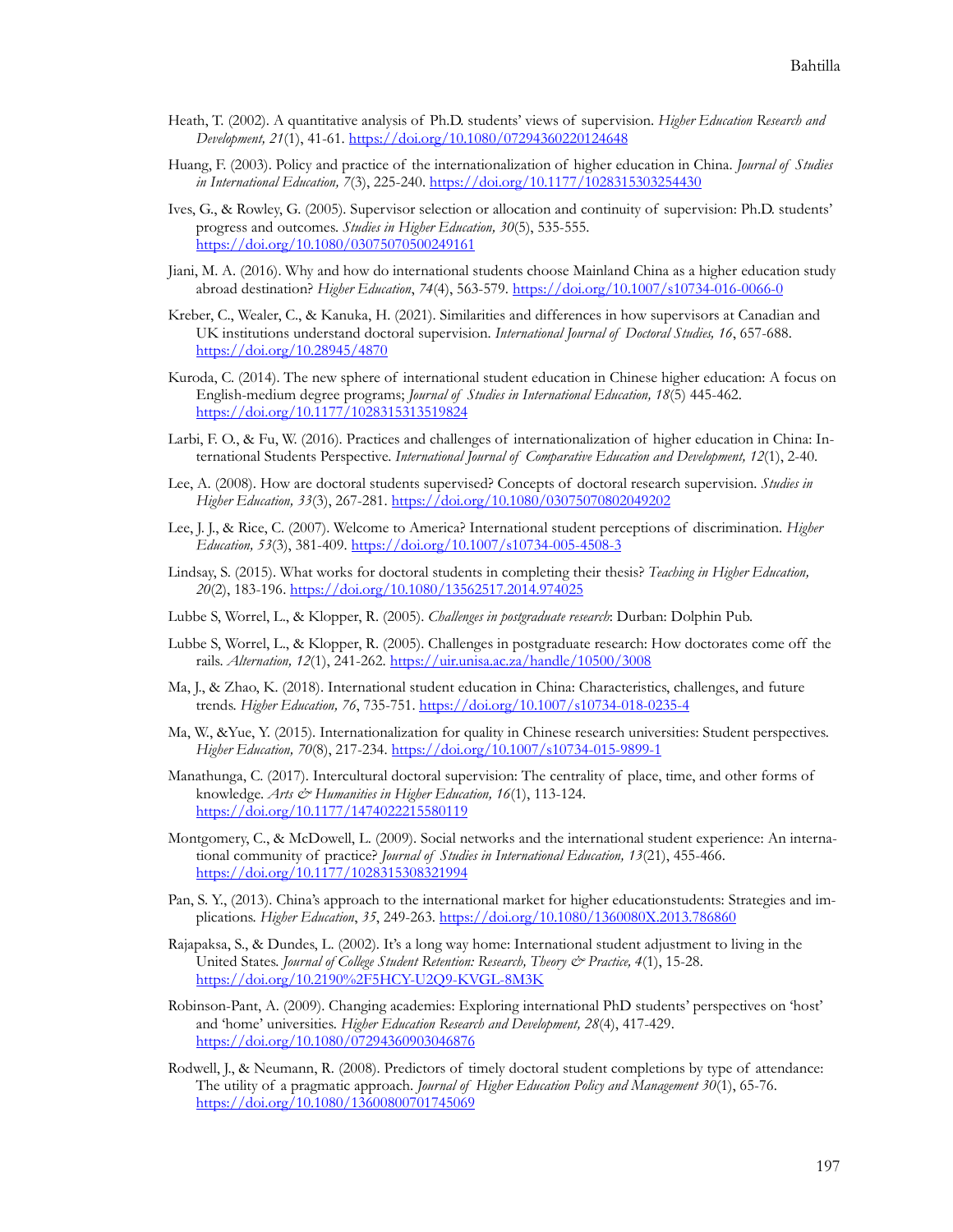- Rui, Y. (2014). China's strategy for the internationalization of higher education: An overview*. Frontiers of Education in China, 9*(2), 151–162. <https://doi.org/10.1007/BF03397011>
- Sawir, E., Marginson, S., Deumert, A., Nyland, C., & Ramia, G. (2007). Loneliness and international students: An Australian study. *Journal of Studies in International Education, 12(2), 148-180.* <https://doi.org/10.1177/1028315307299699>
- Schinke, R. J., & da Costa, J. (2001). Considerations regarding graduate student persistence. *The Alberta Journal of Educational Research, 47*(4), 341-352. <https://www.proquest.com/docview/228620698>
- Stake, R. E. (2010). *Qualitative research; Studying how things work*. Guilford Publications.
- Stubb, J. Pyhalto, K., & Lonka, K. (2014). Conceptions of research: The doctoral student experience in three domains. *Studies in Higher Education, 39*(8), 251-264. <https://doi.org/10.1080/03075079.2011.651449>
- Tomich, P., McWhirter, J., & King, W. (2000). International student adaptation: Critical variables. *International Education, 29*(2), 37-46.
- Townsend, P., & Lee, C. (2004). Cultural adaptation: A comparative analysis of tertiary students' international education experience. *Tourism Review International, 8*(2), 143-152.
- Trice, A. (2003). Faculty perceptions of international graduate students: The benefits and challenges. *Journal of Studies in International Education, 7*(4), 379-403. <https://doi.org/10.1177/1028315303257120>
- Urban, E. L., & Palmer, B. (2014). International students as a resource for the internationalization of higher education. *Journal of Studies in International Education, 18*(4) 305-324. <https://doi.org/10.1177/1028315313511642>
- Vander- Wende, M. (2007). Internationalization of higher education in the OECD countries: challenges and opportunities for the coming decade*. Journal of Studies in International Education, 11*(3), 274-289. <https://doi.org/10.1177/1028315307303543>
- Wang, L., & Byram, L. (2018). International doctoral students' experience of supervision: A case study in a Chinese university. *Cambridge Journal of Education, 49*(3), 255-274. <https://doi.org/10.1080/0305764X.2018.1518405>
- Wang, T., & Li, Y. L. (2008). Understanding international postgraduate research students' challenges and pedagogical needs in thesis writing: *International Journal of Pedagogies and Learning, 4*(3), 88-96. <https://doi.org/10.5172/ijpl.4.3.88>
- Wang, T., & Li, Y. L. (2011). Tell me what to do' vs. 'guide me through it': Feedback experiences of international doctoral students. *Active Learning in Higher Education, 12*(2), 101-112. <https://doi.org/10.1177/1469787411402438>
- Wen, W. (2014). Bridging the gap between Western and Chinese evidence in the international education market. *China & World Economy, 22*(6), 87-102. <https://doi.org/10.1111/cwe.12093>
- Wen, W., Hu, D., & Hao, J. (2018). International student' experiences in China: Does the planned reverse mobility work? *International Journal of Educational Development, 61*, 204-212. <https://doi.org/10.1016/j.ijedudev.2017.03.004>
- Willis, M., & Kennedy, R. (2004). An evaluation of how students' expectations are formed in a higher education context: The case of Hong Kong*. Journal of Marketing for Higher Education, 14*(1), 1-21. [https://doi.org/10.1300/J050v14n01\\_01](https://doi.org/10.1300/J050v14n01_01)
- Yang, P. (2020). China in the global field of international student mobility: An analysis of economic, human, and symbolic capitals*, Journal of Comparative and International Education, 23*(1), 1-20.
- Yang, R. (2014). China's strategy for the internationalization of higher education: An overview. Frontiers of Education in China, 9(2), 151-162. <https://doi.org/10.1007/BF03397011>